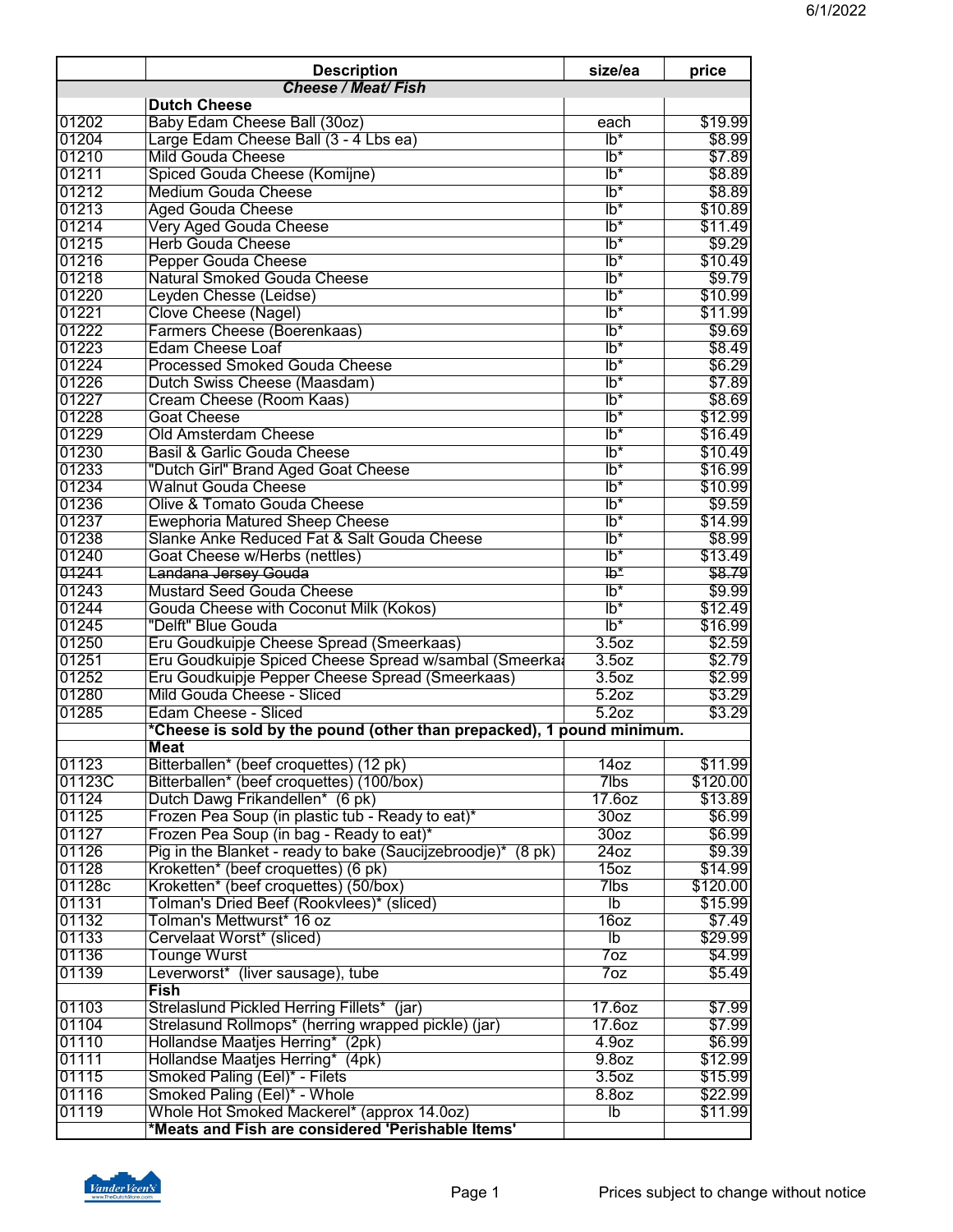|       | <b>Description</b>                                         | size/ea            | price   |
|-------|------------------------------------------------------------|--------------------|---------|
|       | <b>Beverages</b>                                           |                    |         |
|       | <b>Coffee / Coffee Enhancers</b>                           |                    |         |
| 03200 | <b>Buisman Coffee Enhancer</b>                             | 5.2oz              | \$4.19  |
| 03209 | DeRuyter Anise Powder Packets                              | 2.60z              | \$4.69  |
| 03210 | Douwe Egberts Red Label Regular Coffee                     | 8.8 <sub>oz</sub>  | \$6.39  |
| 03211 | Douwe Egberts Decaf Coffee                                 | 8.8 <sub>oz</sub>  | \$9.49  |
| 03212 | Douwe Egberts Red Label Regular Coffee                     | 17.6oz             | \$11.49 |
| 03214 | Douwe Egberts Gold Label (excellent) Coffee                | 8.8 <sub>oz</sub>  | \$9.99  |
| 03217 | Douwe Egberts Silver Select Coffee                         | 8.8 <sub>oz</sub>  | \$9.99  |
| 03218 | Douwe Egberts Mocha (Mocca) Coffee                         | 8.8oz              | \$10.99 |
| 03223 | Douew Egberts Decaf Instant Coffee                         | 6.7 oz             | \$17.99 |
| 03224 | Douwe Egberts Aroma Red Instant Coffee                     | 7 <sub>oz</sub>    | \$12.99 |
| 03240 | Douwe Egberts Regular Coffee Pods for Senseo 36ct          | 8.8 <sub>oz</sub>  | \$9.99  |
| 03241 | Douwe Egberts Extra Dark Coffee Pods for Senseo 36ct       | 8.8oz              | \$9.99  |
| 03242 | Douwe Egberts Decaf Coffee Pods for Senseo 36ct            | 8.8 <sub>oz</sub>  | \$9.99  |
| 03261 | Douwe Egberts Red Label Whole Coffee Beans                 | 17.6oz             | \$14.99 |
| 03232 | Gwoon Decaf Coffee Pods for Senseo 36 ct                   | 8.80z              | \$7.69  |
| 03233 | Gwoon Mocha Coffee Pods for Senseo 36 ct                   | 8.80z              | \$7.69  |
|       | Cocoa / Tea / Fruit Syrups                                 |                    |         |
| 03101 | Droste Cocoa                                               | 8.8oz              | \$7.89  |
| 03108 | Van Houten Cocoa in Tin                                    | 8.8 <sub>oz</sub>  | \$10.49 |
| 03300 | Pickwick Earl Grey Tea, 20 bags/box                        | 1.40z              | \$3.49  |
| 03301 | Pickwick English Tea, 20 bags/box                          | 1.40z              | \$2.99  |
| 03302 | Pickwick Ceylon Tea, 20 bags/box                           | 1.40z              | \$3.29  |
| 03304 | Pickwick Mango Tea, 20 bags/box                            | 1oz                | \$4.29  |
| 03305 | Pickwick Orange Tea, 20 bags/box                           | 10z                | \$4.29  |
| 03306 | Pickwick Cherry Tea, 20 bags/box                           | 10z                | \$4.29  |
| 03307 | Pickwick Strawberry Tea, 20 bags/box                       | 10z                | \$3.59  |
| 03308 | Pickwick Forest Fruit Tea, 20 bags/box                     | 10z                | \$3.59  |
| 03310 | Pickwick Flavored Tea Sampler, 10 bag pk                   | .70Z               | \$3.59  |
| 03311 | Pickwick Peach Tea, 20 bags/box                            | 10z                | \$2.89  |
| 03312 | Pickwick Cinnamon (kaneel) Tea, 20 bags/box                | 1.1 <sub>oz</sub>  | \$4.29  |
| 03313 | Pickwick Lemon Tea, 20 bags/box                            | 1oz                | \$4.29  |
| 03314 | Pickwick Pure Green Tea, 20 bags/box                       | 1.40z              | \$4.59  |
| 03316 | Pickwick Earl Grey Blend Tea (for Teapot), 20 bags/box     | 2.8 <sub>oz</sub>  | \$4.29  |
| 03318 | Pickwick English Blend Tea (for Teapot), 20 bags/box       | 2.8 <sub>oz</sub>  | \$3.79  |
| 03319 | Pickwick Ceylon Blend Tea (for Teapot), 20 bags/box        | 2.80z              | \$4.19  |
| 03320 | Pickwick Winter Tea, 20 bags/box                           | 1.40z              | \$4.59  |
| 03321 | Pickwick Fruit Tea Assorted 20bags/box                     | 1.40z              | \$4.79  |
| 03322 | <b>Pickwick Fruit Fusion Tea Assorted</b>                  | 1.40z              | \$4.79  |
| 03323 | Pickwick Peppermint (Sterrenmunt) Tea Caffeine Free, 20 ba | 1.40z              | \$4.79  |
| 03325 | Pickwick Rooibos Tea, 20 bags/box                          | 10z                | \$4.89  |
| 03326 | Pickwick Licorice (Zoethout) Tea, 20 bags/box              | 1.40z              | \$4.99  |
| 03328 | Pickwick Dutch Blend Tea, 20 bags/box                      | 10z                | \$4.29  |
| 03329 | Pickwick Rooibos Mango/Peach Tea, 20 bags/box              | 1.40Z              | \$4.79  |
| 03335 | <b>Pickwick English Tea Loose</b>                          | 3.5 <sub>oz</sub>  | \$4.29  |
| 03500 | Roosvicee Mixed Fruit Syrup (vruchtenmix)                  | 16.9oz             | \$5.59  |
| 03501 | Roosvicee Peach Syrup                                      | 16.9oz             | \$6.99  |
| 03510 | Karvan Black Currant Fruit Syrup                           | 25.3oz             | \$7.99  |
| 03511 | Karvan Raspberry Fruit Syrup                               | 25.3oz             | \$7.99  |
| 03512 | Karvan Tropical Fruit Fruit Syrup                          | 25.3 <sub>oz</sub> | \$7.99  |
| 03513 | Karvan Grenadine Fruit Syrup                               | 25.3 <sub>oz</sub> | \$7.99  |
| 03514 | Karvan Orange Fruit Syrup                                  | 25.3oz             | \$7.99  |
| 03515 | Karvan Strawberry Fruit Syrup                              | 25.3oz             | \$7.99  |
| 03516 | Karvan Forest Fruit Fruit Syrup                            | 25.3 <sub>oz</sub> | \$7.99  |
| 03517 | Karvan Lemon Fruit Syrup                                   | 25.3 <sub>oz</sub> | \$7.99  |
|       | <b>Baking Supplies and Mixes</b>                           |                    |         |
| 02105 | Van Gilse Powdered Sugar in Shaker                         | 8.8oz              | \$2.39  |
| 02107 | Van Gilse Brown Bastard Sugar (Donkers Basterd Suiker)     | 21.1oz             | \$2.59  |
| 02108 | Van Gilse White Bastard Sugar (Witte Basterd Suiker)       | 21.10z             | \$2.59  |
| 02109 | Van Gilse Brown Candy Sugar (Bruine Kandij Suiker)         | 17.6oz             | \$4.59  |
|       |                                                            |                    |         |

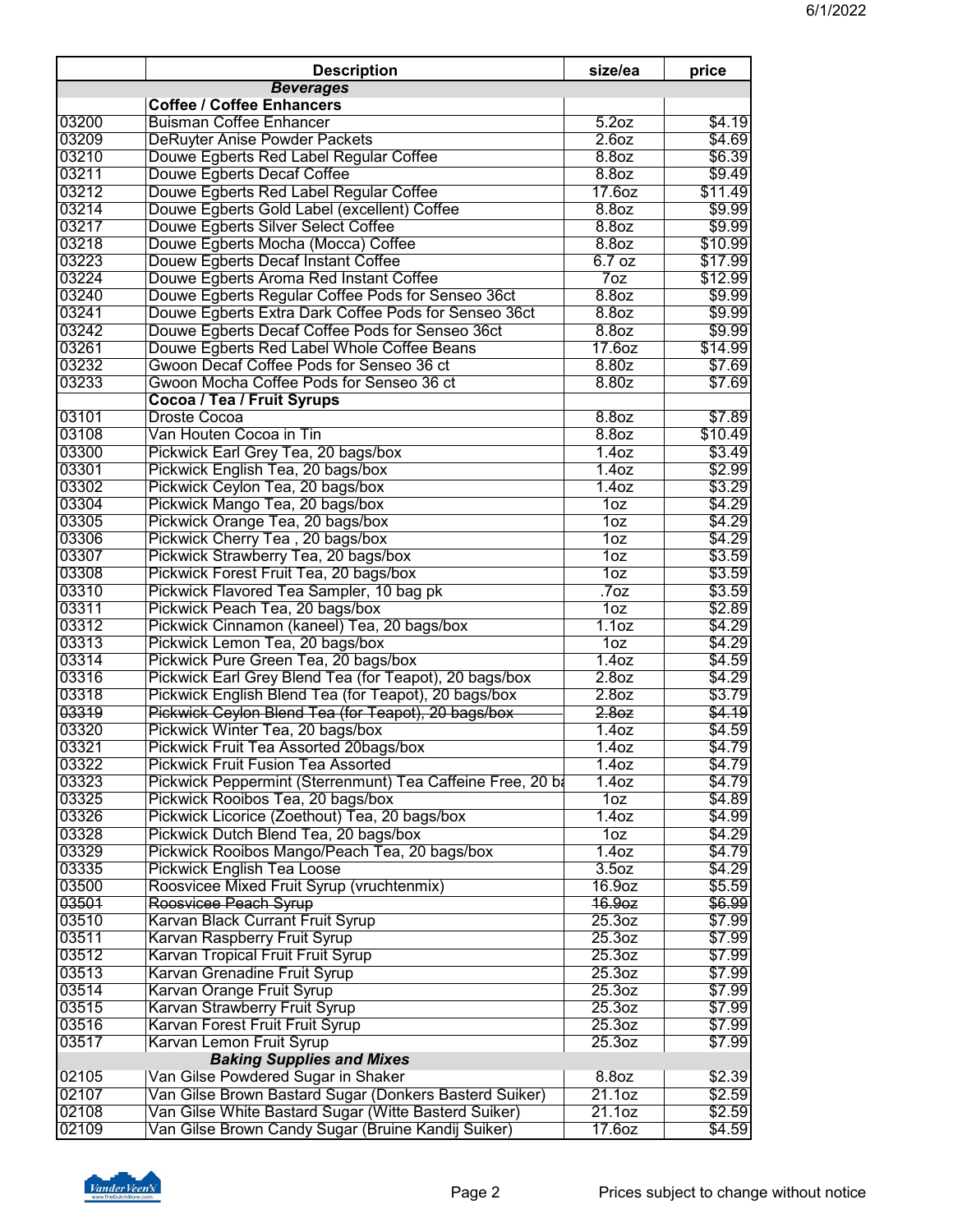|                | <b>Description</b>                                                        | size/ea            | price            |
|----------------|---------------------------------------------------------------------------|--------------------|------------------|
| 02258          | Ruf Vanilla Sugar 10 pk                                                   | 2.8 <sub>oz</sub>  | \$0.89           |
| 02303          | Honig Cornstarach (Allesbinder)                                           | 70z                | \$2.89           |
| 02307          | Fine Bread Crumbs (Paneer Meel)                                           | 5.2 <sub>oz</sub>  | \$0.99           |
| 02311          | <b>Coarse Rye Meal</b>                                                    | 16 <sub>oz</sub>   | \$1.89           |
| 02321          | Almond Paste, per Ib                                                      | 11b                | \$8.49           |
| 02322          | <b>Almond Paste Chub</b>                                                  | 7lb                | \$49.99          |
| 02325          | <b>Almond Paste in box</b>                                                | 8oz                | \$6.59           |
| 02202<br>02203 | Koopman's Multi Grain Pancake Mix<br>Koopman's Buttercake Mix (Boterkoek) | 14.10z<br>14.1oz   | \$2.99<br>\$3.39 |
| 02204          | Koopman's Apple Pie Mix (appeltaart)                                      | 15.5 <sub>oz</sub> | \$3.39           |
| 02205          | Koopman's Self Rising Flour (Bakmeel)                                     | 17.6oz             | \$1.89           |
| 02207          | Koopman's Cake Flour (Cakemeel)                                           | 17.60z             | \$1.99           |
| 02209          | Koopman's Stroopwafel Cake Mix                                            | 14.10z             | \$4.29           |
| 02210          | Koopmans Multi Grain Brown Bread Mix                                      | 15.8oz             | \$3.59           |
| 02211          | Koopmans Waldkorn Bread Mix                                               | 15.8oz             | \$4.19           |
| 02212          | Koopmans White Bread Mix                                                  | 15.8oz             | \$3.29           |
| 02213          | Koopmans Rustic Mulit Grain Bread Mix                                     | 15.8oz             | \$3.59           |
| 02219          | Koopmans Rustic Wheat Bread Mix                                           | 15.8oz             | \$3.59           |
| 02250          | Koopman's Poffertjes Mix (mini pancakes)                                  | 14.1 <sub>oz</sub> | \$3.49           |
| 02251          | Koopman's Pancake Mix (Pannenkoeken)                                      | 14.10z             | \$2.59           |
| 02252          | Koopman's Egg Pancake Mix (ieren Pannenkoeken)                            | 14.1oz             | \$3.69           |
| 02270          | Koopman's Speculaas Mix                                                   | 14.10z             | \$3.69           |
| 02250B         | <b>Batter Bottle</b>                                                      | 16oz               | \$2.99           |
| 02400          | Vanilla Napoleon (Tompoezen) Mix                                          | 8.8oz              | \$4.99           |
| 02260          | Dr Oetker Strawberry Cheesecake (Kwarktaart) Mix                          | 15.6oz             | \$7.99           |
| 02261          | Dr Oetker Natural Cheesecake (Kwarktaart) Mix                             | 15.6oz             | \$7.99           |
| 02100          | <b>Koopman's Custard Powder</b>                                           | 14 <sub>oz</sub>   | \$1.99           |
| 02102          | Dr Oetker Whip It (stabilizer) 2pk                                        | 0.7 <sub>oz</sub>  | \$1.09           |
| 02301          | Honig Brinta (instant wheat cereal)                                       | 17.60z             | \$4.39           |
|                | <b>Pudding Mixes</b>                                                      |                    |                  |
| 02110          | Dr Oetker Rum Raisin Pudding Mix                                          | 3.2 <sub>oz</sub>  | \$2.09           |
| 02111          | Dr Oekter Macaroon (Bitterkoekjes) Pudding Mix                            | 3.2 <sub>oz</sub>  | \$2.09           |
| 02112          | Dr Oetker Chocolate Pudding Mix                                           | 3.3 <sub>oz</sub>  | \$2.09           |
| 02113          | Dr Oetker Vanilla Pudding Mix                                             | 2.7 <sub>oz</sub>  | \$2.09           |
| 02115          | Dr Oetker Raspberry Flavor Pudding Mix                                    | 2.7 <sub>oz</sub>  | \$2.09           |
| 02117          | Dr Oekter Instant Chocolate Pudding Mix                                   | 2.8 <sub>oz</sub>  | \$2.09           |
| 02118          | Dr Oetker Instant Vanilla Pudding Mix                                     | 2.6 oz             | \$2.09           |
| 02248          | Dr Oetker Vanilla Semolina (Griesmeel) Pudding Mix                        | 17.6oz             | \$3.09           |
| 02249          | Dr Oetker Almond Semolina (Griesmeel) Pudding Mix                         | 2.9 <sub>oz</sub>  | \$1.49           |
|                | <b>Baked Goods</b>                                                        |                    |                  |
|                | <b>Bakery Items</b>                                                       |                    |                  |
| 04401          | Bottema Banket (almond pastry stick)                                      | 7oz                | \$5.49           |
| 04403          | Almond Butter Cake (Gevulde Boterkoek)                                    | 14.1oz             | \$5.69           |
| 04408          | Casey's Almond Patties 6ct                                                | 13.5oz             | \$12.99          |
| 04409          | Casey's Almond Butter Cake                                                | 14.1 <sub>oz</sub> | \$22.99          |
| 04410          | DeBoer's Bakkerij Almond Currant Bread                                    | 16oz               | \$9.99           |
| 04411          | <b>Almond Raisin Bread</b>                                                | 16oz               | \$9.99           |
| 04412          | DeBoer's Bakkerij Currant Bread                                           | 16oz               | \$8.49           |
| 04415          | DeBoer's Bakkerij Currant Buns (Krentebollen)                             | 8/pack             | \$8.49           |
| 04416          | <b>Raisin Buns</b>                                                        | 6/pack             | \$4.99           |
| 04417          | Dinner Rolls (Kadetjes)                                                   | 6/pack             | \$4.99           |
| 04425          | <b>Frisian Sugar Bread</b>                                                | 1lb 10oz           | \$7.99           |
|                | <b>Rye Breads</b>                                                         |                    |                  |
| 04205          | Dutch Bakery Rye Bread (Roggebrood)                                       | 17.6oz             | \$2.09           |
| 04210          | Vander Meulen Rye Bread (Roggebrood)                                      | 17.60z             | \$1.99           |
| 04211          | Vander Meulen Rye Bread Snacks                                            | 8.2oz              | \$2.09           |
|                | <b>Cakes</b>                                                              |                    |                  |
| 04104<br>04106 | Nanning Ginger Cake (gember koek)<br>Nanning Fruit Cake (vruchten koek)   | 17.10z<br>17.10z   | \$3.39<br>\$3.39 |
| 04107          |                                                                           | 16.7oz             | \$4.19           |
|                | Peijnenburg Breakfast Cake (Ontbijtkoek)                                  |                    |                  |
| 04108          | Nanning Candy Cake (Kandij Koek)                                          | 17.1oz             | \$3.39           |

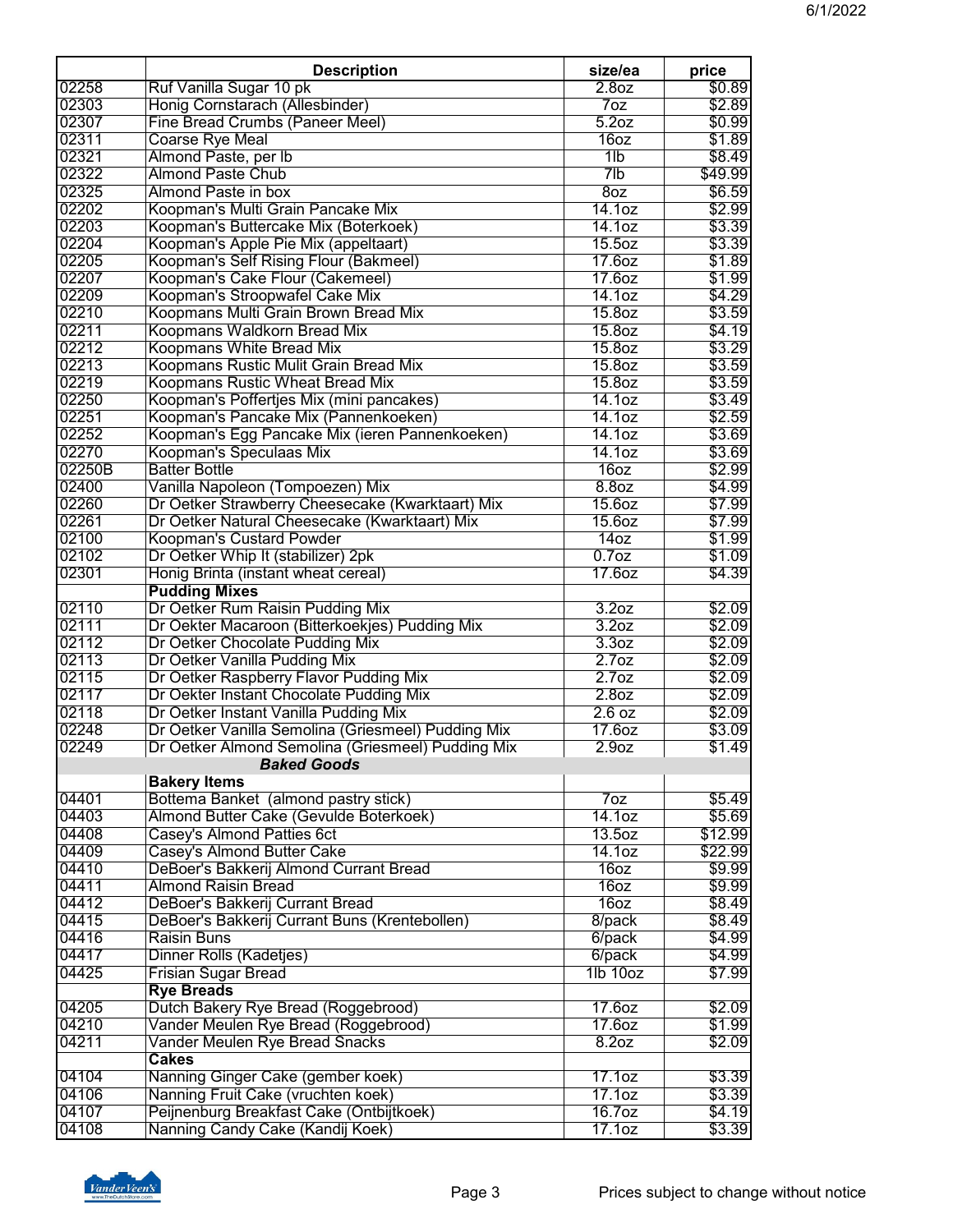| 04120<br>Modderman Breakfast Cake<br>14.1 oz<br>04121<br>Modderman Frisian Spice Cake (Verduurzaamde)<br>19.7 <sub>oz</sub><br>04122<br>Modderman Frisian Coffee Cake<br>14.9oz<br>04123<br>Modderman Frisian Ginger Cake (gember koek)<br>17.60z | \$1.89<br>\$4.49<br>\$2.29<br>\$4.49<br>\$2.29 |
|---------------------------------------------------------------------------------------------------------------------------------------------------------------------------------------------------------------------------------------------------|------------------------------------------------|
|                                                                                                                                                                                                                                                   |                                                |
|                                                                                                                                                                                                                                                   |                                                |
|                                                                                                                                                                                                                                                   |                                                |
|                                                                                                                                                                                                                                                   |                                                |
| 04124<br>Modderman Deventer Cake<br>11.9oz                                                                                                                                                                                                        |                                                |
| 04130<br>12.3oz<br><b>Continental Breakfast Cake</b>                                                                                                                                                                                              | \$1.89                                         |
| 04131<br>Continental Ginger Cake (Gember Koek)<br>16.7oz                                                                                                                                                                                          | \$3.39                                         |
| 04133<br>17.1oz<br>Nanning Raisin Cake (Rozijnen Koek)                                                                                                                                                                                            | \$3.39                                         |
| 04135<br>Nanning Honey Cake (Ontbijtkoek)<br>140z                                                                                                                                                                                                 | \$2.89                                         |
| 04136<br>Nanning Caramel Sea Salt Chocolate Cake<br>17.1oz                                                                                                                                                                                        | \$3.99                                         |
| <b>Rusks</b>                                                                                                                                                                                                                                      |                                                |
| 04301<br><b>Bolletje Rusk (beschit)</b><br>4.4 <sub>oz</sub>                                                                                                                                                                                      | \$1.99                                         |
| Bolletje Rusk (beschuit) (case of 12)<br>04301C<br>12x4.4oz                                                                                                                                                                                       | \$21.49                                        |
| 04313<br>Bolletje Twentsche Rusk (beschuit)<br>4.4 <sub>oz</sub>                                                                                                                                                                                  | \$3.19                                         |
| 04315<br>Dutch Bakery Rusk (beschuit)<br>4.40z                                                                                                                                                                                                    | \$1.39                                         |
| 04316<br>Dutch Bakery Wheat Rusk (beschuit)<br>4.40Z                                                                                                                                                                                              | \$1.59                                         |
| 04330<br>Vander Meulen Rusk (beschuit)<br>3.50Z                                                                                                                                                                                                   | \$1.79                                         |
| 04331<br>Vander Meulen Wheat Rusk (beschuit)<br>4.4oz                                                                                                                                                                                             | \$1.79                                         |
| Candy                                                                                                                                                                                                                                             |                                                |
| <b>Sugar Free Licorice &amp; Candy</b>                                                                                                                                                                                                            |                                                |
| De Bron Sugar Free Sweet Licorice<br>05403<br>3.5oz                                                                                                                                                                                               | \$2.39                                         |
| 3.5 <sub>oz</sub><br>05404<br>De Bron Sugar Free Licorice Clovers (Salty)                                                                                                                                                                         | \$2.39                                         |
| 05405<br>De Bron Sugar Free Licorice Coins (Muntendrop)<br>3.5oz                                                                                                                                                                                  | \$2.39                                         |
| 05417<br>De Bron Sugar Free Fruit Toffees<br>3.5 <sub>oz</sub>                                                                                                                                                                                    | \$2.39                                         |
| 05418<br>De Bron Sugar Free Butter Toffees<br>3.5 <sub>oz</sub>                                                                                                                                                                                   | \$2.39                                         |
| 05410<br><b>Fortuin Sugar Free Peppermints</b><br>3.5oz                                                                                                                                                                                           | \$1.89                                         |
| <b>Licorice</b>                                                                                                                                                                                                                                   |                                                |
| 05201<br>Cat Shaped Licorice (katjes)<br>3.5 <sub>oz</sub>                                                                                                                                                                                        | \$1.79                                         |
| 05202<br>Double Salt Licorice (dubbelzout)<br>3.5 <sub>oz</sub>                                                                                                                                                                                   | \$1.79                                         |
| 05204<br>Farm Shapes Licorice (Boerderij)<br>3.5 <sub>oz</sub>                                                                                                                                                                                    | \$1.79                                         |
| 05205<br>3.5 <sub>oz</sub><br><b>Griotten Licorice</b>                                                                                                                                                                                            | \$1.79                                         |
| 05206<br>Honey Licorice (Honigdrop)<br>3.5oz                                                                                                                                                                                                      | \$1.79                                         |
| 05207<br>Salty Diamonds Licorice (zoute schuinen)<br>3.5oz                                                                                                                                                                                        | \$1.79                                         |
| 05208<br>Red & White Mint Buttons Licorice (mintnopjes)<br>3.5oz                                                                                                                                                                                  | \$1.79                                         |
| 05213<br>Coins Licorice (munten)<br>3.5 <sub>oz</sub>                                                                                                                                                                                             | \$1.79                                         |
| 05214<br>3.5 <sub>oz</sub><br><b>English Allsorts Licorice</b>                                                                                                                                                                                    | \$1.79                                         |
| 05215<br>Salmiak Licorice Coins (salmiakriksen)<br>3.5oz                                                                                                                                                                                          | \$1.79                                         |
| 05216<br>Licorice Gum Drops (zaanse drop)<br>3.5oz                                                                                                                                                                                                | \$1.79                                         |
| 05217<br>Menthol Licorice (Mentholkruisdrop)<br>3.5oz                                                                                                                                                                                             | \$1.79                                         |
| 05218<br><b>Caramel Mounties Licorice</b><br>3.5 <sub>oz</sub>                                                                                                                                                                                    | \$1.79                                         |
| 05219<br><b>Fruit Mounties Licorice</b><br>3.50Z                                                                                                                                                                                                  | \$1.79                                         |
| 05220<br>Herring Shaped Licorice (haring)<br>3.5 <sub>oz</sub>                                                                                                                                                                                    | \$1.79                                         |
| 05221<br>3.5 <sub>oz</sub><br><b>Kokindjes Licorice</b>                                                                                                                                                                                           | \$1.79                                         |
| Monkey Head Shaped Licorice (banana flavor)<br>05222<br>3.5 <sub>oz</sub>                                                                                                                                                                         | \$1.79                                         |
| 05227<br><b>Rockies Licorice</b><br>3.50z                                                                                                                                                                                                         | \$1.79                                         |
| 05228<br><b>TV Pastilles</b><br>3.5 <sub>oz</sub>                                                                                                                                                                                                 | \$1.79                                         |
| 05229<br>Chalk Licorice (Schoolkrijt)<br>3.50z                                                                                                                                                                                                    | \$1.79                                         |
| 05230<br>Heksehyl Zoute Licorice (heksen drop)<br>3.50z                                                                                                                                                                                           | \$1.79                                         |
| 05231<br><b>Pectoraal Licorice</b><br>3.5 <sub>oz</sub>                                                                                                                                                                                           | \$2.29                                         |
| 05232<br>Ship Ropes Licorice (scheepstouw)<br>3.5 <sub>oz</sub>                                                                                                                                                                                   | \$1.79                                         |
| 05233<br>Salmiak Twists Licorice (trollendrop)<br>3.5 <sub>oz</sub>                                                                                                                                                                               | \$1.79                                         |
| 05235<br><b>Double Salt Triangles Licorice</b><br>3.5 <sub>oz</sub>                                                                                                                                                                               | \$1.79                                         |
| 05236<br>Nostalgia Licorice (sweet)<br>3.5 <sub>oz</sub>                                                                                                                                                                                          | \$1.79                                         |
| 05237<br>3.5 <sub>oz</sub><br><b>Sweet Licorice Houses</b>                                                                                                                                                                                        | \$1.79                                         |
| 05238<br>Salmiak Buttons Licorice (zouthoutjes)<br>3.5 <sub>oz</sub>                                                                                                                                                                              | \$1.79                                         |
| 05356<br><b>Licorice Toffees</b><br>50z                                                                                                                                                                                                           | \$2.89                                         |
| Salty Diamonds Licorice (zoute schuinen), puntzak<br>05247<br>7 <sub>oz</sub>                                                                                                                                                                     | \$3.29                                         |
| 05257<br>Ship Ropes Licorice (scheepstouw), puntzak<br>70z                                                                                                                                                                                        | \$3.29                                         |
| 05260<br>Herring Shaped Licorice (Haring), puntzak<br>70z                                                                                                                                                                                         | \$3.29                                         |
| 05267<br>Rockies Licorice, puntzak<br>7 <sub>oz</sub>                                                                                                                                                                                             | \$3.29                                         |
| 052401<br>Venco Cat Shaped Licorice (Katjesdrop)<br>5.40z                                                                                                                                                                                         | \$2.49                                         |

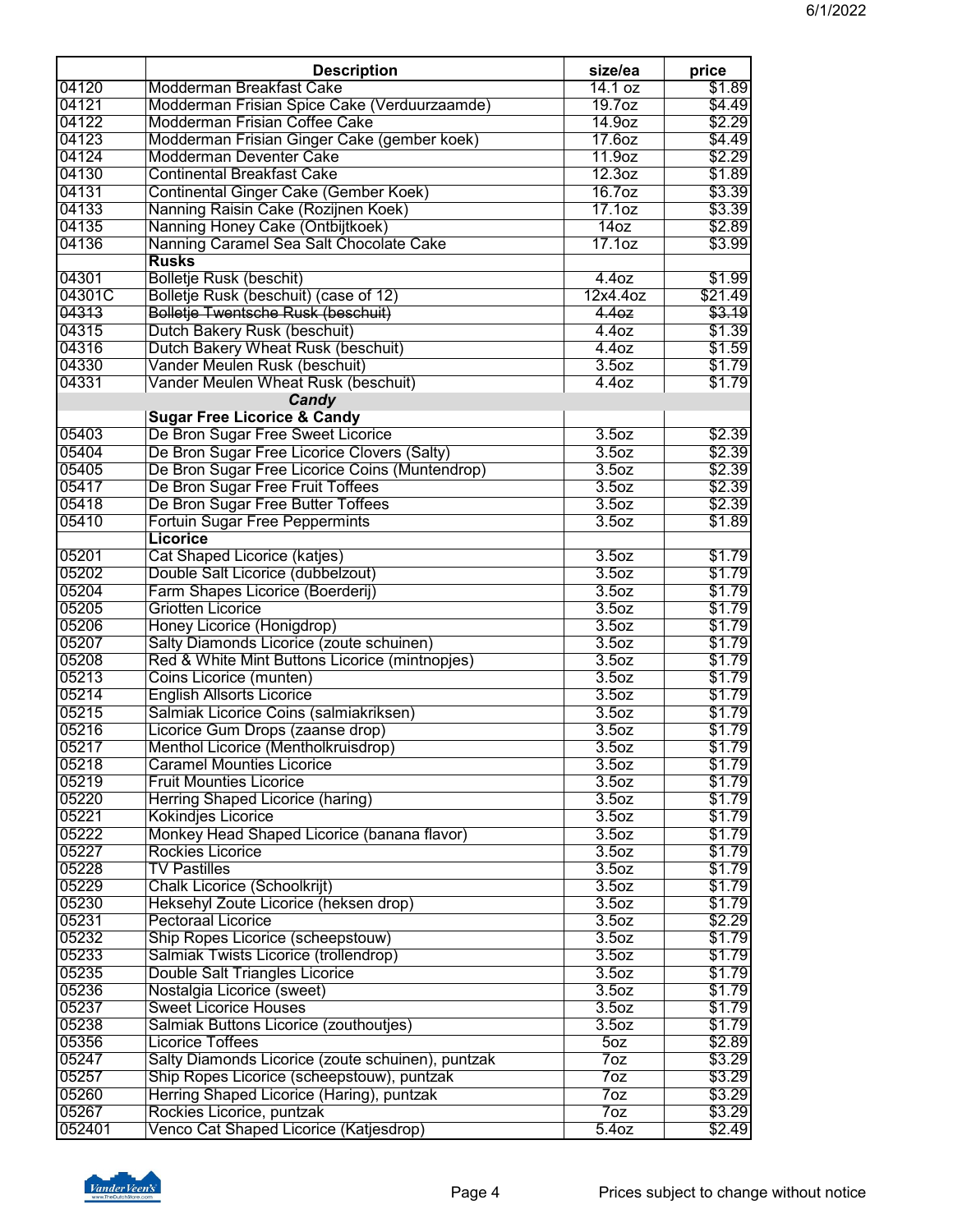| 052404<br>Venco Farm Shapes Licorice (Boerderij)<br>5.7 <sub>oz</sub><br>\$2.49<br>052406<br>Venco Honey Licorice (Honigdrop)<br>5.50Z<br>\$2.49<br>Venco Mint Licorice Buttons (Mintnopjes)<br>052408<br>6.10z<br>\$2.49<br>Venco Licorice Coins (Muntdrop)<br>5.5oz<br>052413<br>\$2.49<br>052414<br><b>Venco English Allsorts Licorice</b><br>4.20z<br>\$2.49<br>Venco Menthol Licorice (Mentholkruisdrop)<br>052417<br>6.10z<br>\$2.49<br>052418<br>3.5 <sub>oz</sub><br>\$2.29<br><b>Venco NL Licorice</b><br>052429<br>Venco Chalk Licorice (Schoolkrijt)<br>\$2.49<br>50z<br>\$4.59<br>052691<br>Venco Chalk Licorice (Schoolkrijt)<br>9.1 <sub>oz</sub><br>05273<br><b>Venco Apothecary Licorice</b><br>8.9oz<br>\$2.70<br>05274<br>Venco Honeycomb Licorice<br>\$2.79<br>8.9 <sub>oz</sub><br>05277<br>Venco Honey Licorice (Honigdrop)<br>8.8 <sub>oz</sub><br>\$4.29<br>05278<br>\$4.29<br>Venco Jubes Salty Licorice<br>8.8oz<br>05254<br>\$5.29<br>Red Band English Allsorts Licorice Cone Bag<br>9.1 <sub>oz</sub><br>8.2 <sub>oz</sub><br>\$2.89<br>05383<br><b>Red Band Crazy Faces</b><br>Fruit-tella Garden Fruits 4pk<br>\$3.89<br>05348<br>4pk<br>053491<br>Fruit-tella Strawberry Cocktail 4 pk<br>\$3.89<br>4pk<br>055221<br>Katja Cat Shaped Licorice<br>\$5.79<br>17.60z<br>05531<br>Katja Kokindjes Licorice<br>17.60z<br>\$5.79<br>05532<br>Katja Herring Shaped Licorice (Haring)<br>17.60Z<br>\$5.79<br>05536<br>Katja Monkey Head Shaped Licorice (banana flavor)<br>17.60z<br>\$5.79<br>Gustaf's Licorice Gum Drops (zaanse drop)<br>05525<br>$2$ lbs $3$ oz<br>\$12.49<br>05512<br>K&H Double Salt Licorice (dubbelzout)<br>\$8.49<br>2lbs3oz<br>05519<br>K&H Salty Diamonds Licorice (zoute schuinen)<br>\$8.49<br>2lbs3oz<br>05522<br>K&H Cat Shaped Licorice (katjes)<br>2lbs3oz<br>\$8.49<br>05527<br>K&H Licorice Coins (munten)<br>2lbs3oz<br>\$8.49<br>05543<br><b>K&amp;H Rockies Licorice</b><br>2lbs3oz<br>\$8.49<br>05565<br>2lbs3oz<br>\$8.49<br><b>K&amp;H Salmiak Rockies Licorice</b><br>05567<br>\$8.49<br><b>K&amp;H Fruit Mounties Licorice</b><br>2lbs3oz<br>\$8.49<br>05568<br><b>K&amp;H Caramel Mounties Licorice</b><br>2lbs3oz<br>05569<br>\$8.49<br>K&H Fortisal Double Salt Licorice (dubbelzout)<br>2lbs3oz<br>05526<br><b>Klene English Allsorts Licorice</b><br>2lbs3oz<br>\$9.99<br>05529<br>Klene Salmiak Licorice Coins (salmiakriksen)<br>2lbs3oz<br>\$10.49<br>05540<br><b>Meenk TV Pastilles</b><br>2lbs3oz<br>\$12.99<br>05549<br>2lbs3oz<br>\$15.99<br><b>Meenk Pectoraal Licorice</b><br>05560<br><b>Meenk Double Salt Triangles Licorice</b><br>\$12.99<br>2lbs3oz<br>05561<br>\$12.99<br>Meenk Nostalgia Licorice (sweet)<br>2lbs3oz<br>05562<br>Meenk Salmiak Buttons Licorice (zouthoutjes)<br>\$12.99<br>2lbs3oz<br>05563<br><b>Meenk Sweet Licorice Houses</b><br>$2$ lbs $3$ oz<br>\$12.99<br>05564<br><b>Meenk Wooden Shoe Licorice</b><br>\$12.99<br>2lbs3oz<br>055701<br>Van Melle Eggnog (advocaat Toffee<br>4lb 6oz<br>\$22.99<br>Van Melle Fruit toffees<br>05571<br>4ib6oz<br>\$22.99<br>05545<br>Pingvin Heksehyl Zoute Licorice (heksen drop)<br>2lbs3oz<br>\$13.49<br>05557<br><b>K&amp;H Arabian Salt Licorice Boats (Bootjes)</b><br>\$10.99<br>2lbs3oz<br>05558<br>K&H Arabian Sweet Licorice Ghosts (Spookjes)<br>\$10.99<br>2lbs 3oz<br>05559<br>Pingvin Salmiak Twists Licorice (trollendrop)<br>2lbs3oz<br>\$13.49<br>05546<br>Ship Ropes Licorice (scheepstouw)<br>2lbs3oz<br>\$12.99<br>05514<br>Venco Farm Shapes Licorice (Boerderij)<br>$2$ lbs $3$ oz<br>\$11.49<br>05515<br>2lbs3oz<br>Venco Tikkels Licorice Mints<br>\$11.49<br>05517<br>Venco Griotten Licorice<br>2lbs3oz<br>\$11.49<br>05518<br>Venco Red & White Mint Buttons Licorice (mintnopjes)<br>2lbs3oz<br>\$11.49<br>05520<br>Venco Honey Licorice (Honigdrop)<br>2lbs3oz<br>\$11.49<br>05537<br>Venco Menthol Licorice (Mentholkruisdrop)<br>2lbs3oz<br>\$11.49<br>05547<br>Venco Chalk Licorice (Schoolkrijt)<br>2lbs3oz<br>\$11.49<br>05270<br>Venco Sweet Licorice Mix (box)<br>16.7oz<br>\$7.39<br>05271<br>Venco Sweet & Salty Licorice Mix (box)<br>16.7oz<br>\$6.29<br>Venco Salty Licorice Mix (box)<br>16.7 <sub>oz</sub><br>OldTimers Sailor Knot Sweet Licorice (scheepsknopen)<br>\$4.29<br>7.9 <sub>oz</sub><br><b>Broadway Licorice Wheels</b><br>5.2oz<br>\$1.79<br><b>OldTimers Salty Salmiak Licorice</b><br>7.9 <sub>oz</sub> |        | <b>Description</b>                      | size/ea           | price  |
|--------------------------------------------------------------------------------------------------------------------------------------------------------------------------------------------------------------------------------------------------------------------------------------------------------------------------------------------------------------------------------------------------------------------------------------------------------------------------------------------------------------------------------------------------------------------------------------------------------------------------------------------------------------------------------------------------------------------------------------------------------------------------------------------------------------------------------------------------------------------------------------------------------------------------------------------------------------------------------------------------------------------------------------------------------------------------------------------------------------------------------------------------------------------------------------------------------------------------------------------------------------------------------------------------------------------------------------------------------------------------------------------------------------------------------------------------------------------------------------------------------------------------------------------------------------------------------------------------------------------------------------------------------------------------------------------------------------------------------------------------------------------------------------------------------------------------------------------------------------------------------------------------------------------------------------------------------------------------------------------------------------------------------------------------------------------------------------------------------------------------------------------------------------------------------------------------------------------------------------------------------------------------------------------------------------------------------------------------------------------------------------------------------------------------------------------------------------------------------------------------------------------------------------------------------------------------------------------------------------------------------------------------------------------------------------------------------------------------------------------------------------------------------------------------------------------------------------------------------------------------------------------------------------------------------------------------------------------------------------------------------------------------------------------------------------------------------------------------------------------------------------------------------------------------------------------------------------------------------------------------------------------------------------------------------------------------------------------------------------------------------------------------------------------------------------------------------------------------------------------------------------------------------------------------------------------------------------------------------------------------------------------------------------------------------------------------------------------------------------------------------------------------------------------------------------------------------------------------------------------------------------------------------------------------------------------------------------------------------------------------------------------------------------------------------------------------------------------------------------------------------------------------------------------------------------------------------------------------------------------------------------------------------------------------------------------------------------------------------------------------------------------------------------------|--------|-----------------------------------------|-------------------|--------|
|                                                                                                                                                                                                                                                                                                                                                                                                                                                                                                                                                                                                                                                                                                                                                                                                                                                                                                                                                                                                                                                                                                                                                                                                                                                                                                                                                                                                                                                                                                                                                                                                                                                                                                                                                                                                                                                                                                                                                                                                                                                                                                                                                                                                                                                                                                                                                                                                                                                                                                                                                                                                                                                                                                                                                                                                                                                                                                                                                                                                                                                                                                                                                                                                                                                                                                                                                                                                                                                                                                                                                                                                                                                                                                                                                                                                                                                                                                                                                                                                                                                                                                                                                                                                                                                                                                                                                                                                                    | 052402 | Venco Double Salt Licorice (Dubbelzout) | 5.7 <sub>oz</sub> | \$2.49 |
|                                                                                                                                                                                                                                                                                                                                                                                                                                                                                                                                                                                                                                                                                                                                                                                                                                                                                                                                                                                                                                                                                                                                                                                                                                                                                                                                                                                                                                                                                                                                                                                                                                                                                                                                                                                                                                                                                                                                                                                                                                                                                                                                                                                                                                                                                                                                                                                                                                                                                                                                                                                                                                                                                                                                                                                                                                                                                                                                                                                                                                                                                                                                                                                                                                                                                                                                                                                                                                                                                                                                                                                                                                                                                                                                                                                                                                                                                                                                                                                                                                                                                                                                                                                                                                                                                                                                                                                                                    |        |                                         |                   |        |
|                                                                                                                                                                                                                                                                                                                                                                                                                                                                                                                                                                                                                                                                                                                                                                                                                                                                                                                                                                                                                                                                                                                                                                                                                                                                                                                                                                                                                                                                                                                                                                                                                                                                                                                                                                                                                                                                                                                                                                                                                                                                                                                                                                                                                                                                                                                                                                                                                                                                                                                                                                                                                                                                                                                                                                                                                                                                                                                                                                                                                                                                                                                                                                                                                                                                                                                                                                                                                                                                                                                                                                                                                                                                                                                                                                                                                                                                                                                                                                                                                                                                                                                                                                                                                                                                                                                                                                                                                    |        |                                         |                   |        |
|                                                                                                                                                                                                                                                                                                                                                                                                                                                                                                                                                                                                                                                                                                                                                                                                                                                                                                                                                                                                                                                                                                                                                                                                                                                                                                                                                                                                                                                                                                                                                                                                                                                                                                                                                                                                                                                                                                                                                                                                                                                                                                                                                                                                                                                                                                                                                                                                                                                                                                                                                                                                                                                                                                                                                                                                                                                                                                                                                                                                                                                                                                                                                                                                                                                                                                                                                                                                                                                                                                                                                                                                                                                                                                                                                                                                                                                                                                                                                                                                                                                                                                                                                                                                                                                                                                                                                                                                                    |        |                                         |                   |        |
|                                                                                                                                                                                                                                                                                                                                                                                                                                                                                                                                                                                                                                                                                                                                                                                                                                                                                                                                                                                                                                                                                                                                                                                                                                                                                                                                                                                                                                                                                                                                                                                                                                                                                                                                                                                                                                                                                                                                                                                                                                                                                                                                                                                                                                                                                                                                                                                                                                                                                                                                                                                                                                                                                                                                                                                                                                                                                                                                                                                                                                                                                                                                                                                                                                                                                                                                                                                                                                                                                                                                                                                                                                                                                                                                                                                                                                                                                                                                                                                                                                                                                                                                                                                                                                                                                                                                                                                                                    |        |                                         |                   |        |
|                                                                                                                                                                                                                                                                                                                                                                                                                                                                                                                                                                                                                                                                                                                                                                                                                                                                                                                                                                                                                                                                                                                                                                                                                                                                                                                                                                                                                                                                                                                                                                                                                                                                                                                                                                                                                                                                                                                                                                                                                                                                                                                                                                                                                                                                                                                                                                                                                                                                                                                                                                                                                                                                                                                                                                                                                                                                                                                                                                                                                                                                                                                                                                                                                                                                                                                                                                                                                                                                                                                                                                                                                                                                                                                                                                                                                                                                                                                                                                                                                                                                                                                                                                                                                                                                                                                                                                                                                    |        |                                         |                   |        |
|                                                                                                                                                                                                                                                                                                                                                                                                                                                                                                                                                                                                                                                                                                                                                                                                                                                                                                                                                                                                                                                                                                                                                                                                                                                                                                                                                                                                                                                                                                                                                                                                                                                                                                                                                                                                                                                                                                                                                                                                                                                                                                                                                                                                                                                                                                                                                                                                                                                                                                                                                                                                                                                                                                                                                                                                                                                                                                                                                                                                                                                                                                                                                                                                                                                                                                                                                                                                                                                                                                                                                                                                                                                                                                                                                                                                                                                                                                                                                                                                                                                                                                                                                                                                                                                                                                                                                                                                                    |        |                                         |                   |        |
|                                                                                                                                                                                                                                                                                                                                                                                                                                                                                                                                                                                                                                                                                                                                                                                                                                                                                                                                                                                                                                                                                                                                                                                                                                                                                                                                                                                                                                                                                                                                                                                                                                                                                                                                                                                                                                                                                                                                                                                                                                                                                                                                                                                                                                                                                                                                                                                                                                                                                                                                                                                                                                                                                                                                                                                                                                                                                                                                                                                                                                                                                                                                                                                                                                                                                                                                                                                                                                                                                                                                                                                                                                                                                                                                                                                                                                                                                                                                                                                                                                                                                                                                                                                                                                                                                                                                                                                                                    |        |                                         |                   |        |
|                                                                                                                                                                                                                                                                                                                                                                                                                                                                                                                                                                                                                                                                                                                                                                                                                                                                                                                                                                                                                                                                                                                                                                                                                                                                                                                                                                                                                                                                                                                                                                                                                                                                                                                                                                                                                                                                                                                                                                                                                                                                                                                                                                                                                                                                                                                                                                                                                                                                                                                                                                                                                                                                                                                                                                                                                                                                                                                                                                                                                                                                                                                                                                                                                                                                                                                                                                                                                                                                                                                                                                                                                                                                                                                                                                                                                                                                                                                                                                                                                                                                                                                                                                                                                                                                                                                                                                                                                    |        |                                         |                   |        |
|                                                                                                                                                                                                                                                                                                                                                                                                                                                                                                                                                                                                                                                                                                                                                                                                                                                                                                                                                                                                                                                                                                                                                                                                                                                                                                                                                                                                                                                                                                                                                                                                                                                                                                                                                                                                                                                                                                                                                                                                                                                                                                                                                                                                                                                                                                                                                                                                                                                                                                                                                                                                                                                                                                                                                                                                                                                                                                                                                                                                                                                                                                                                                                                                                                                                                                                                                                                                                                                                                                                                                                                                                                                                                                                                                                                                                                                                                                                                                                                                                                                                                                                                                                                                                                                                                                                                                                                                                    |        |                                         |                   |        |
|                                                                                                                                                                                                                                                                                                                                                                                                                                                                                                                                                                                                                                                                                                                                                                                                                                                                                                                                                                                                                                                                                                                                                                                                                                                                                                                                                                                                                                                                                                                                                                                                                                                                                                                                                                                                                                                                                                                                                                                                                                                                                                                                                                                                                                                                                                                                                                                                                                                                                                                                                                                                                                                                                                                                                                                                                                                                                                                                                                                                                                                                                                                                                                                                                                                                                                                                                                                                                                                                                                                                                                                                                                                                                                                                                                                                                                                                                                                                                                                                                                                                                                                                                                                                                                                                                                                                                                                                                    |        |                                         |                   |        |
|                                                                                                                                                                                                                                                                                                                                                                                                                                                                                                                                                                                                                                                                                                                                                                                                                                                                                                                                                                                                                                                                                                                                                                                                                                                                                                                                                                                                                                                                                                                                                                                                                                                                                                                                                                                                                                                                                                                                                                                                                                                                                                                                                                                                                                                                                                                                                                                                                                                                                                                                                                                                                                                                                                                                                                                                                                                                                                                                                                                                                                                                                                                                                                                                                                                                                                                                                                                                                                                                                                                                                                                                                                                                                                                                                                                                                                                                                                                                                                                                                                                                                                                                                                                                                                                                                                                                                                                                                    |        |                                         |                   |        |
|                                                                                                                                                                                                                                                                                                                                                                                                                                                                                                                                                                                                                                                                                                                                                                                                                                                                                                                                                                                                                                                                                                                                                                                                                                                                                                                                                                                                                                                                                                                                                                                                                                                                                                                                                                                                                                                                                                                                                                                                                                                                                                                                                                                                                                                                                                                                                                                                                                                                                                                                                                                                                                                                                                                                                                                                                                                                                                                                                                                                                                                                                                                                                                                                                                                                                                                                                                                                                                                                                                                                                                                                                                                                                                                                                                                                                                                                                                                                                                                                                                                                                                                                                                                                                                                                                                                                                                                                                    |        |                                         |                   |        |
|                                                                                                                                                                                                                                                                                                                                                                                                                                                                                                                                                                                                                                                                                                                                                                                                                                                                                                                                                                                                                                                                                                                                                                                                                                                                                                                                                                                                                                                                                                                                                                                                                                                                                                                                                                                                                                                                                                                                                                                                                                                                                                                                                                                                                                                                                                                                                                                                                                                                                                                                                                                                                                                                                                                                                                                                                                                                                                                                                                                                                                                                                                                                                                                                                                                                                                                                                                                                                                                                                                                                                                                                                                                                                                                                                                                                                                                                                                                                                                                                                                                                                                                                                                                                                                                                                                                                                                                                                    |        |                                         |                   |        |
|                                                                                                                                                                                                                                                                                                                                                                                                                                                                                                                                                                                                                                                                                                                                                                                                                                                                                                                                                                                                                                                                                                                                                                                                                                                                                                                                                                                                                                                                                                                                                                                                                                                                                                                                                                                                                                                                                                                                                                                                                                                                                                                                                                                                                                                                                                                                                                                                                                                                                                                                                                                                                                                                                                                                                                                                                                                                                                                                                                                                                                                                                                                                                                                                                                                                                                                                                                                                                                                                                                                                                                                                                                                                                                                                                                                                                                                                                                                                                                                                                                                                                                                                                                                                                                                                                                                                                                                                                    |        |                                         |                   |        |
|                                                                                                                                                                                                                                                                                                                                                                                                                                                                                                                                                                                                                                                                                                                                                                                                                                                                                                                                                                                                                                                                                                                                                                                                                                                                                                                                                                                                                                                                                                                                                                                                                                                                                                                                                                                                                                                                                                                                                                                                                                                                                                                                                                                                                                                                                                                                                                                                                                                                                                                                                                                                                                                                                                                                                                                                                                                                                                                                                                                                                                                                                                                                                                                                                                                                                                                                                                                                                                                                                                                                                                                                                                                                                                                                                                                                                                                                                                                                                                                                                                                                                                                                                                                                                                                                                                                                                                                                                    |        |                                         |                   |        |
|                                                                                                                                                                                                                                                                                                                                                                                                                                                                                                                                                                                                                                                                                                                                                                                                                                                                                                                                                                                                                                                                                                                                                                                                                                                                                                                                                                                                                                                                                                                                                                                                                                                                                                                                                                                                                                                                                                                                                                                                                                                                                                                                                                                                                                                                                                                                                                                                                                                                                                                                                                                                                                                                                                                                                                                                                                                                                                                                                                                                                                                                                                                                                                                                                                                                                                                                                                                                                                                                                                                                                                                                                                                                                                                                                                                                                                                                                                                                                                                                                                                                                                                                                                                                                                                                                                                                                                                                                    |        |                                         |                   |        |
|                                                                                                                                                                                                                                                                                                                                                                                                                                                                                                                                                                                                                                                                                                                                                                                                                                                                                                                                                                                                                                                                                                                                                                                                                                                                                                                                                                                                                                                                                                                                                                                                                                                                                                                                                                                                                                                                                                                                                                                                                                                                                                                                                                                                                                                                                                                                                                                                                                                                                                                                                                                                                                                                                                                                                                                                                                                                                                                                                                                                                                                                                                                                                                                                                                                                                                                                                                                                                                                                                                                                                                                                                                                                                                                                                                                                                                                                                                                                                                                                                                                                                                                                                                                                                                                                                                                                                                                                                    |        |                                         |                   |        |
|                                                                                                                                                                                                                                                                                                                                                                                                                                                                                                                                                                                                                                                                                                                                                                                                                                                                                                                                                                                                                                                                                                                                                                                                                                                                                                                                                                                                                                                                                                                                                                                                                                                                                                                                                                                                                                                                                                                                                                                                                                                                                                                                                                                                                                                                                                                                                                                                                                                                                                                                                                                                                                                                                                                                                                                                                                                                                                                                                                                                                                                                                                                                                                                                                                                                                                                                                                                                                                                                                                                                                                                                                                                                                                                                                                                                                                                                                                                                                                                                                                                                                                                                                                                                                                                                                                                                                                                                                    |        |                                         |                   |        |
|                                                                                                                                                                                                                                                                                                                                                                                                                                                                                                                                                                                                                                                                                                                                                                                                                                                                                                                                                                                                                                                                                                                                                                                                                                                                                                                                                                                                                                                                                                                                                                                                                                                                                                                                                                                                                                                                                                                                                                                                                                                                                                                                                                                                                                                                                                                                                                                                                                                                                                                                                                                                                                                                                                                                                                                                                                                                                                                                                                                                                                                                                                                                                                                                                                                                                                                                                                                                                                                                                                                                                                                                                                                                                                                                                                                                                                                                                                                                                                                                                                                                                                                                                                                                                                                                                                                                                                                                                    |        |                                         |                   |        |
|                                                                                                                                                                                                                                                                                                                                                                                                                                                                                                                                                                                                                                                                                                                                                                                                                                                                                                                                                                                                                                                                                                                                                                                                                                                                                                                                                                                                                                                                                                                                                                                                                                                                                                                                                                                                                                                                                                                                                                                                                                                                                                                                                                                                                                                                                                                                                                                                                                                                                                                                                                                                                                                                                                                                                                                                                                                                                                                                                                                                                                                                                                                                                                                                                                                                                                                                                                                                                                                                                                                                                                                                                                                                                                                                                                                                                                                                                                                                                                                                                                                                                                                                                                                                                                                                                                                                                                                                                    |        |                                         |                   |        |
|                                                                                                                                                                                                                                                                                                                                                                                                                                                                                                                                                                                                                                                                                                                                                                                                                                                                                                                                                                                                                                                                                                                                                                                                                                                                                                                                                                                                                                                                                                                                                                                                                                                                                                                                                                                                                                                                                                                                                                                                                                                                                                                                                                                                                                                                                                                                                                                                                                                                                                                                                                                                                                                                                                                                                                                                                                                                                                                                                                                                                                                                                                                                                                                                                                                                                                                                                                                                                                                                                                                                                                                                                                                                                                                                                                                                                                                                                                                                                                                                                                                                                                                                                                                                                                                                                                                                                                                                                    |        |                                         |                   |        |
|                                                                                                                                                                                                                                                                                                                                                                                                                                                                                                                                                                                                                                                                                                                                                                                                                                                                                                                                                                                                                                                                                                                                                                                                                                                                                                                                                                                                                                                                                                                                                                                                                                                                                                                                                                                                                                                                                                                                                                                                                                                                                                                                                                                                                                                                                                                                                                                                                                                                                                                                                                                                                                                                                                                                                                                                                                                                                                                                                                                                                                                                                                                                                                                                                                                                                                                                                                                                                                                                                                                                                                                                                                                                                                                                                                                                                                                                                                                                                                                                                                                                                                                                                                                                                                                                                                                                                                                                                    |        |                                         |                   |        |
|                                                                                                                                                                                                                                                                                                                                                                                                                                                                                                                                                                                                                                                                                                                                                                                                                                                                                                                                                                                                                                                                                                                                                                                                                                                                                                                                                                                                                                                                                                                                                                                                                                                                                                                                                                                                                                                                                                                                                                                                                                                                                                                                                                                                                                                                                                                                                                                                                                                                                                                                                                                                                                                                                                                                                                                                                                                                                                                                                                                                                                                                                                                                                                                                                                                                                                                                                                                                                                                                                                                                                                                                                                                                                                                                                                                                                                                                                                                                                                                                                                                                                                                                                                                                                                                                                                                                                                                                                    |        |                                         |                   |        |
|                                                                                                                                                                                                                                                                                                                                                                                                                                                                                                                                                                                                                                                                                                                                                                                                                                                                                                                                                                                                                                                                                                                                                                                                                                                                                                                                                                                                                                                                                                                                                                                                                                                                                                                                                                                                                                                                                                                                                                                                                                                                                                                                                                                                                                                                                                                                                                                                                                                                                                                                                                                                                                                                                                                                                                                                                                                                                                                                                                                                                                                                                                                                                                                                                                                                                                                                                                                                                                                                                                                                                                                                                                                                                                                                                                                                                                                                                                                                                                                                                                                                                                                                                                                                                                                                                                                                                                                                                    |        |                                         |                   |        |
|                                                                                                                                                                                                                                                                                                                                                                                                                                                                                                                                                                                                                                                                                                                                                                                                                                                                                                                                                                                                                                                                                                                                                                                                                                                                                                                                                                                                                                                                                                                                                                                                                                                                                                                                                                                                                                                                                                                                                                                                                                                                                                                                                                                                                                                                                                                                                                                                                                                                                                                                                                                                                                                                                                                                                                                                                                                                                                                                                                                                                                                                                                                                                                                                                                                                                                                                                                                                                                                                                                                                                                                                                                                                                                                                                                                                                                                                                                                                                                                                                                                                                                                                                                                                                                                                                                                                                                                                                    |        |                                         |                   |        |
|                                                                                                                                                                                                                                                                                                                                                                                                                                                                                                                                                                                                                                                                                                                                                                                                                                                                                                                                                                                                                                                                                                                                                                                                                                                                                                                                                                                                                                                                                                                                                                                                                                                                                                                                                                                                                                                                                                                                                                                                                                                                                                                                                                                                                                                                                                                                                                                                                                                                                                                                                                                                                                                                                                                                                                                                                                                                                                                                                                                                                                                                                                                                                                                                                                                                                                                                                                                                                                                                                                                                                                                                                                                                                                                                                                                                                                                                                                                                                                                                                                                                                                                                                                                                                                                                                                                                                                                                                    |        |                                         |                   |        |
|                                                                                                                                                                                                                                                                                                                                                                                                                                                                                                                                                                                                                                                                                                                                                                                                                                                                                                                                                                                                                                                                                                                                                                                                                                                                                                                                                                                                                                                                                                                                                                                                                                                                                                                                                                                                                                                                                                                                                                                                                                                                                                                                                                                                                                                                                                                                                                                                                                                                                                                                                                                                                                                                                                                                                                                                                                                                                                                                                                                                                                                                                                                                                                                                                                                                                                                                                                                                                                                                                                                                                                                                                                                                                                                                                                                                                                                                                                                                                                                                                                                                                                                                                                                                                                                                                                                                                                                                                    |        |                                         |                   |        |
|                                                                                                                                                                                                                                                                                                                                                                                                                                                                                                                                                                                                                                                                                                                                                                                                                                                                                                                                                                                                                                                                                                                                                                                                                                                                                                                                                                                                                                                                                                                                                                                                                                                                                                                                                                                                                                                                                                                                                                                                                                                                                                                                                                                                                                                                                                                                                                                                                                                                                                                                                                                                                                                                                                                                                                                                                                                                                                                                                                                                                                                                                                                                                                                                                                                                                                                                                                                                                                                                                                                                                                                                                                                                                                                                                                                                                                                                                                                                                                                                                                                                                                                                                                                                                                                                                                                                                                                                                    |        |                                         |                   |        |
|                                                                                                                                                                                                                                                                                                                                                                                                                                                                                                                                                                                                                                                                                                                                                                                                                                                                                                                                                                                                                                                                                                                                                                                                                                                                                                                                                                                                                                                                                                                                                                                                                                                                                                                                                                                                                                                                                                                                                                                                                                                                                                                                                                                                                                                                                                                                                                                                                                                                                                                                                                                                                                                                                                                                                                                                                                                                                                                                                                                                                                                                                                                                                                                                                                                                                                                                                                                                                                                                                                                                                                                                                                                                                                                                                                                                                                                                                                                                                                                                                                                                                                                                                                                                                                                                                                                                                                                                                    |        |                                         |                   |        |
|                                                                                                                                                                                                                                                                                                                                                                                                                                                                                                                                                                                                                                                                                                                                                                                                                                                                                                                                                                                                                                                                                                                                                                                                                                                                                                                                                                                                                                                                                                                                                                                                                                                                                                                                                                                                                                                                                                                                                                                                                                                                                                                                                                                                                                                                                                                                                                                                                                                                                                                                                                                                                                                                                                                                                                                                                                                                                                                                                                                                                                                                                                                                                                                                                                                                                                                                                                                                                                                                                                                                                                                                                                                                                                                                                                                                                                                                                                                                                                                                                                                                                                                                                                                                                                                                                                                                                                                                                    |        |                                         |                   |        |
|                                                                                                                                                                                                                                                                                                                                                                                                                                                                                                                                                                                                                                                                                                                                                                                                                                                                                                                                                                                                                                                                                                                                                                                                                                                                                                                                                                                                                                                                                                                                                                                                                                                                                                                                                                                                                                                                                                                                                                                                                                                                                                                                                                                                                                                                                                                                                                                                                                                                                                                                                                                                                                                                                                                                                                                                                                                                                                                                                                                                                                                                                                                                                                                                                                                                                                                                                                                                                                                                                                                                                                                                                                                                                                                                                                                                                                                                                                                                                                                                                                                                                                                                                                                                                                                                                                                                                                                                                    |        |                                         |                   |        |
|                                                                                                                                                                                                                                                                                                                                                                                                                                                                                                                                                                                                                                                                                                                                                                                                                                                                                                                                                                                                                                                                                                                                                                                                                                                                                                                                                                                                                                                                                                                                                                                                                                                                                                                                                                                                                                                                                                                                                                                                                                                                                                                                                                                                                                                                                                                                                                                                                                                                                                                                                                                                                                                                                                                                                                                                                                                                                                                                                                                                                                                                                                                                                                                                                                                                                                                                                                                                                                                                                                                                                                                                                                                                                                                                                                                                                                                                                                                                                                                                                                                                                                                                                                                                                                                                                                                                                                                                                    |        |                                         |                   |        |
|                                                                                                                                                                                                                                                                                                                                                                                                                                                                                                                                                                                                                                                                                                                                                                                                                                                                                                                                                                                                                                                                                                                                                                                                                                                                                                                                                                                                                                                                                                                                                                                                                                                                                                                                                                                                                                                                                                                                                                                                                                                                                                                                                                                                                                                                                                                                                                                                                                                                                                                                                                                                                                                                                                                                                                                                                                                                                                                                                                                                                                                                                                                                                                                                                                                                                                                                                                                                                                                                                                                                                                                                                                                                                                                                                                                                                                                                                                                                                                                                                                                                                                                                                                                                                                                                                                                                                                                                                    |        |                                         |                   |        |
|                                                                                                                                                                                                                                                                                                                                                                                                                                                                                                                                                                                                                                                                                                                                                                                                                                                                                                                                                                                                                                                                                                                                                                                                                                                                                                                                                                                                                                                                                                                                                                                                                                                                                                                                                                                                                                                                                                                                                                                                                                                                                                                                                                                                                                                                                                                                                                                                                                                                                                                                                                                                                                                                                                                                                                                                                                                                                                                                                                                                                                                                                                                                                                                                                                                                                                                                                                                                                                                                                                                                                                                                                                                                                                                                                                                                                                                                                                                                                                                                                                                                                                                                                                                                                                                                                                                                                                                                                    |        |                                         |                   |        |
|                                                                                                                                                                                                                                                                                                                                                                                                                                                                                                                                                                                                                                                                                                                                                                                                                                                                                                                                                                                                                                                                                                                                                                                                                                                                                                                                                                                                                                                                                                                                                                                                                                                                                                                                                                                                                                                                                                                                                                                                                                                                                                                                                                                                                                                                                                                                                                                                                                                                                                                                                                                                                                                                                                                                                                                                                                                                                                                                                                                                                                                                                                                                                                                                                                                                                                                                                                                                                                                                                                                                                                                                                                                                                                                                                                                                                                                                                                                                                                                                                                                                                                                                                                                                                                                                                                                                                                                                                    |        |                                         |                   |        |
|                                                                                                                                                                                                                                                                                                                                                                                                                                                                                                                                                                                                                                                                                                                                                                                                                                                                                                                                                                                                                                                                                                                                                                                                                                                                                                                                                                                                                                                                                                                                                                                                                                                                                                                                                                                                                                                                                                                                                                                                                                                                                                                                                                                                                                                                                                                                                                                                                                                                                                                                                                                                                                                                                                                                                                                                                                                                                                                                                                                                                                                                                                                                                                                                                                                                                                                                                                                                                                                                                                                                                                                                                                                                                                                                                                                                                                                                                                                                                                                                                                                                                                                                                                                                                                                                                                                                                                                                                    |        |                                         |                   |        |
|                                                                                                                                                                                                                                                                                                                                                                                                                                                                                                                                                                                                                                                                                                                                                                                                                                                                                                                                                                                                                                                                                                                                                                                                                                                                                                                                                                                                                                                                                                                                                                                                                                                                                                                                                                                                                                                                                                                                                                                                                                                                                                                                                                                                                                                                                                                                                                                                                                                                                                                                                                                                                                                                                                                                                                                                                                                                                                                                                                                                                                                                                                                                                                                                                                                                                                                                                                                                                                                                                                                                                                                                                                                                                                                                                                                                                                                                                                                                                                                                                                                                                                                                                                                                                                                                                                                                                                                                                    |        |                                         |                   |        |
|                                                                                                                                                                                                                                                                                                                                                                                                                                                                                                                                                                                                                                                                                                                                                                                                                                                                                                                                                                                                                                                                                                                                                                                                                                                                                                                                                                                                                                                                                                                                                                                                                                                                                                                                                                                                                                                                                                                                                                                                                                                                                                                                                                                                                                                                                                                                                                                                                                                                                                                                                                                                                                                                                                                                                                                                                                                                                                                                                                                                                                                                                                                                                                                                                                                                                                                                                                                                                                                                                                                                                                                                                                                                                                                                                                                                                                                                                                                                                                                                                                                                                                                                                                                                                                                                                                                                                                                                                    |        |                                         |                   |        |
|                                                                                                                                                                                                                                                                                                                                                                                                                                                                                                                                                                                                                                                                                                                                                                                                                                                                                                                                                                                                                                                                                                                                                                                                                                                                                                                                                                                                                                                                                                                                                                                                                                                                                                                                                                                                                                                                                                                                                                                                                                                                                                                                                                                                                                                                                                                                                                                                                                                                                                                                                                                                                                                                                                                                                                                                                                                                                                                                                                                                                                                                                                                                                                                                                                                                                                                                                                                                                                                                                                                                                                                                                                                                                                                                                                                                                                                                                                                                                                                                                                                                                                                                                                                                                                                                                                                                                                                                                    |        |                                         |                   |        |
|                                                                                                                                                                                                                                                                                                                                                                                                                                                                                                                                                                                                                                                                                                                                                                                                                                                                                                                                                                                                                                                                                                                                                                                                                                                                                                                                                                                                                                                                                                                                                                                                                                                                                                                                                                                                                                                                                                                                                                                                                                                                                                                                                                                                                                                                                                                                                                                                                                                                                                                                                                                                                                                                                                                                                                                                                                                                                                                                                                                                                                                                                                                                                                                                                                                                                                                                                                                                                                                                                                                                                                                                                                                                                                                                                                                                                                                                                                                                                                                                                                                                                                                                                                                                                                                                                                                                                                                                                    |        |                                         |                   |        |
|                                                                                                                                                                                                                                                                                                                                                                                                                                                                                                                                                                                                                                                                                                                                                                                                                                                                                                                                                                                                                                                                                                                                                                                                                                                                                                                                                                                                                                                                                                                                                                                                                                                                                                                                                                                                                                                                                                                                                                                                                                                                                                                                                                                                                                                                                                                                                                                                                                                                                                                                                                                                                                                                                                                                                                                                                                                                                                                                                                                                                                                                                                                                                                                                                                                                                                                                                                                                                                                                                                                                                                                                                                                                                                                                                                                                                                                                                                                                                                                                                                                                                                                                                                                                                                                                                                                                                                                                                    |        |                                         |                   |        |
|                                                                                                                                                                                                                                                                                                                                                                                                                                                                                                                                                                                                                                                                                                                                                                                                                                                                                                                                                                                                                                                                                                                                                                                                                                                                                                                                                                                                                                                                                                                                                                                                                                                                                                                                                                                                                                                                                                                                                                                                                                                                                                                                                                                                                                                                                                                                                                                                                                                                                                                                                                                                                                                                                                                                                                                                                                                                                                                                                                                                                                                                                                                                                                                                                                                                                                                                                                                                                                                                                                                                                                                                                                                                                                                                                                                                                                                                                                                                                                                                                                                                                                                                                                                                                                                                                                                                                                                                                    |        |                                         |                   |        |
|                                                                                                                                                                                                                                                                                                                                                                                                                                                                                                                                                                                                                                                                                                                                                                                                                                                                                                                                                                                                                                                                                                                                                                                                                                                                                                                                                                                                                                                                                                                                                                                                                                                                                                                                                                                                                                                                                                                                                                                                                                                                                                                                                                                                                                                                                                                                                                                                                                                                                                                                                                                                                                                                                                                                                                                                                                                                                                                                                                                                                                                                                                                                                                                                                                                                                                                                                                                                                                                                                                                                                                                                                                                                                                                                                                                                                                                                                                                                                                                                                                                                                                                                                                                                                                                                                                                                                                                                                    |        |                                         |                   |        |
|                                                                                                                                                                                                                                                                                                                                                                                                                                                                                                                                                                                                                                                                                                                                                                                                                                                                                                                                                                                                                                                                                                                                                                                                                                                                                                                                                                                                                                                                                                                                                                                                                                                                                                                                                                                                                                                                                                                                                                                                                                                                                                                                                                                                                                                                                                                                                                                                                                                                                                                                                                                                                                                                                                                                                                                                                                                                                                                                                                                                                                                                                                                                                                                                                                                                                                                                                                                                                                                                                                                                                                                                                                                                                                                                                                                                                                                                                                                                                                                                                                                                                                                                                                                                                                                                                                                                                                                                                    |        |                                         |                   |        |
|                                                                                                                                                                                                                                                                                                                                                                                                                                                                                                                                                                                                                                                                                                                                                                                                                                                                                                                                                                                                                                                                                                                                                                                                                                                                                                                                                                                                                                                                                                                                                                                                                                                                                                                                                                                                                                                                                                                                                                                                                                                                                                                                                                                                                                                                                                                                                                                                                                                                                                                                                                                                                                                                                                                                                                                                                                                                                                                                                                                                                                                                                                                                                                                                                                                                                                                                                                                                                                                                                                                                                                                                                                                                                                                                                                                                                                                                                                                                                                                                                                                                                                                                                                                                                                                                                                                                                                                                                    |        |                                         |                   |        |
|                                                                                                                                                                                                                                                                                                                                                                                                                                                                                                                                                                                                                                                                                                                                                                                                                                                                                                                                                                                                                                                                                                                                                                                                                                                                                                                                                                                                                                                                                                                                                                                                                                                                                                                                                                                                                                                                                                                                                                                                                                                                                                                                                                                                                                                                                                                                                                                                                                                                                                                                                                                                                                                                                                                                                                                                                                                                                                                                                                                                                                                                                                                                                                                                                                                                                                                                                                                                                                                                                                                                                                                                                                                                                                                                                                                                                                                                                                                                                                                                                                                                                                                                                                                                                                                                                                                                                                                                                    |        |                                         |                   |        |
|                                                                                                                                                                                                                                                                                                                                                                                                                                                                                                                                                                                                                                                                                                                                                                                                                                                                                                                                                                                                                                                                                                                                                                                                                                                                                                                                                                                                                                                                                                                                                                                                                                                                                                                                                                                                                                                                                                                                                                                                                                                                                                                                                                                                                                                                                                                                                                                                                                                                                                                                                                                                                                                                                                                                                                                                                                                                                                                                                                                                                                                                                                                                                                                                                                                                                                                                                                                                                                                                                                                                                                                                                                                                                                                                                                                                                                                                                                                                                                                                                                                                                                                                                                                                                                                                                                                                                                                                                    |        |                                         |                   |        |
|                                                                                                                                                                                                                                                                                                                                                                                                                                                                                                                                                                                                                                                                                                                                                                                                                                                                                                                                                                                                                                                                                                                                                                                                                                                                                                                                                                                                                                                                                                                                                                                                                                                                                                                                                                                                                                                                                                                                                                                                                                                                                                                                                                                                                                                                                                                                                                                                                                                                                                                                                                                                                                                                                                                                                                                                                                                                                                                                                                                                                                                                                                                                                                                                                                                                                                                                                                                                                                                                                                                                                                                                                                                                                                                                                                                                                                                                                                                                                                                                                                                                                                                                                                                                                                                                                                                                                                                                                    |        |                                         |                   |        |
|                                                                                                                                                                                                                                                                                                                                                                                                                                                                                                                                                                                                                                                                                                                                                                                                                                                                                                                                                                                                                                                                                                                                                                                                                                                                                                                                                                                                                                                                                                                                                                                                                                                                                                                                                                                                                                                                                                                                                                                                                                                                                                                                                                                                                                                                                                                                                                                                                                                                                                                                                                                                                                                                                                                                                                                                                                                                                                                                                                                                                                                                                                                                                                                                                                                                                                                                                                                                                                                                                                                                                                                                                                                                                                                                                                                                                                                                                                                                                                                                                                                                                                                                                                                                                                                                                                                                                                                                                    |        |                                         |                   |        |
|                                                                                                                                                                                                                                                                                                                                                                                                                                                                                                                                                                                                                                                                                                                                                                                                                                                                                                                                                                                                                                                                                                                                                                                                                                                                                                                                                                                                                                                                                                                                                                                                                                                                                                                                                                                                                                                                                                                                                                                                                                                                                                                                                                                                                                                                                                                                                                                                                                                                                                                                                                                                                                                                                                                                                                                                                                                                                                                                                                                                                                                                                                                                                                                                                                                                                                                                                                                                                                                                                                                                                                                                                                                                                                                                                                                                                                                                                                                                                                                                                                                                                                                                                                                                                                                                                                                                                                                                                    |        |                                         |                   |        |
|                                                                                                                                                                                                                                                                                                                                                                                                                                                                                                                                                                                                                                                                                                                                                                                                                                                                                                                                                                                                                                                                                                                                                                                                                                                                                                                                                                                                                                                                                                                                                                                                                                                                                                                                                                                                                                                                                                                                                                                                                                                                                                                                                                                                                                                                                                                                                                                                                                                                                                                                                                                                                                                                                                                                                                                                                                                                                                                                                                                                                                                                                                                                                                                                                                                                                                                                                                                                                                                                                                                                                                                                                                                                                                                                                                                                                                                                                                                                                                                                                                                                                                                                                                                                                                                                                                                                                                                                                    |        |                                         |                   |        |
|                                                                                                                                                                                                                                                                                                                                                                                                                                                                                                                                                                                                                                                                                                                                                                                                                                                                                                                                                                                                                                                                                                                                                                                                                                                                                                                                                                                                                                                                                                                                                                                                                                                                                                                                                                                                                                                                                                                                                                                                                                                                                                                                                                                                                                                                                                                                                                                                                                                                                                                                                                                                                                                                                                                                                                                                                                                                                                                                                                                                                                                                                                                                                                                                                                                                                                                                                                                                                                                                                                                                                                                                                                                                                                                                                                                                                                                                                                                                                                                                                                                                                                                                                                                                                                                                                                                                                                                                                    |        |                                         |                   |        |
|                                                                                                                                                                                                                                                                                                                                                                                                                                                                                                                                                                                                                                                                                                                                                                                                                                                                                                                                                                                                                                                                                                                                                                                                                                                                                                                                                                                                                                                                                                                                                                                                                                                                                                                                                                                                                                                                                                                                                                                                                                                                                                                                                                                                                                                                                                                                                                                                                                                                                                                                                                                                                                                                                                                                                                                                                                                                                                                                                                                                                                                                                                                                                                                                                                                                                                                                                                                                                                                                                                                                                                                                                                                                                                                                                                                                                                                                                                                                                                                                                                                                                                                                                                                                                                                                                                                                                                                                                    |        |                                         |                   |        |
|                                                                                                                                                                                                                                                                                                                                                                                                                                                                                                                                                                                                                                                                                                                                                                                                                                                                                                                                                                                                                                                                                                                                                                                                                                                                                                                                                                                                                                                                                                                                                                                                                                                                                                                                                                                                                                                                                                                                                                                                                                                                                                                                                                                                                                                                                                                                                                                                                                                                                                                                                                                                                                                                                                                                                                                                                                                                                                                                                                                                                                                                                                                                                                                                                                                                                                                                                                                                                                                                                                                                                                                                                                                                                                                                                                                                                                                                                                                                                                                                                                                                                                                                                                                                                                                                                                                                                                                                                    |        |                                         |                   |        |
|                                                                                                                                                                                                                                                                                                                                                                                                                                                                                                                                                                                                                                                                                                                                                                                                                                                                                                                                                                                                                                                                                                                                                                                                                                                                                                                                                                                                                                                                                                                                                                                                                                                                                                                                                                                                                                                                                                                                                                                                                                                                                                                                                                                                                                                                                                                                                                                                                                                                                                                                                                                                                                                                                                                                                                                                                                                                                                                                                                                                                                                                                                                                                                                                                                                                                                                                                                                                                                                                                                                                                                                                                                                                                                                                                                                                                                                                                                                                                                                                                                                                                                                                                                                                                                                                                                                                                                                                                    |        |                                         |                   |        |
|                                                                                                                                                                                                                                                                                                                                                                                                                                                                                                                                                                                                                                                                                                                                                                                                                                                                                                                                                                                                                                                                                                                                                                                                                                                                                                                                                                                                                                                                                                                                                                                                                                                                                                                                                                                                                                                                                                                                                                                                                                                                                                                                                                                                                                                                                                                                                                                                                                                                                                                                                                                                                                                                                                                                                                                                                                                                                                                                                                                                                                                                                                                                                                                                                                                                                                                                                                                                                                                                                                                                                                                                                                                                                                                                                                                                                                                                                                                                                                                                                                                                                                                                                                                                                                                                                                                                                                                                                    | 05279  |                                         |                   | \$6.99 |
|                                                                                                                                                                                                                                                                                                                                                                                                                                                                                                                                                                                                                                                                                                                                                                                                                                                                                                                                                                                                                                                                                                                                                                                                                                                                                                                                                                                                                                                                                                                                                                                                                                                                                                                                                                                                                                                                                                                                                                                                                                                                                                                                                                                                                                                                                                                                                                                                                                                                                                                                                                                                                                                                                                                                                                                                                                                                                                                                                                                                                                                                                                                                                                                                                                                                                                                                                                                                                                                                                                                                                                                                                                                                                                                                                                                                                                                                                                                                                                                                                                                                                                                                                                                                                                                                                                                                                                                                                    | 05285  |                                         |                   |        |
|                                                                                                                                                                                                                                                                                                                                                                                                                                                                                                                                                                                                                                                                                                                                                                                                                                                                                                                                                                                                                                                                                                                                                                                                                                                                                                                                                                                                                                                                                                                                                                                                                                                                                                                                                                                                                                                                                                                                                                                                                                                                                                                                                                                                                                                                                                                                                                                                                                                                                                                                                                                                                                                                                                                                                                                                                                                                                                                                                                                                                                                                                                                                                                                                                                                                                                                                                                                                                                                                                                                                                                                                                                                                                                                                                                                                                                                                                                                                                                                                                                                                                                                                                                                                                                                                                                                                                                                                                    | 052853 |                                         |                   |        |
|                                                                                                                                                                                                                                                                                                                                                                                                                                                                                                                                                                                                                                                                                                                                                                                                                                                                                                                                                                                                                                                                                                                                                                                                                                                                                                                                                                                                                                                                                                                                                                                                                                                                                                                                                                                                                                                                                                                                                                                                                                                                                                                                                                                                                                                                                                                                                                                                                                                                                                                                                                                                                                                                                                                                                                                                                                                                                                                                                                                                                                                                                                                                                                                                                                                                                                                                                                                                                                                                                                                                                                                                                                                                                                                                                                                                                                                                                                                                                                                                                                                                                                                                                                                                                                                                                                                                                                                                                    | 052859 |                                         |                   | \$4.29 |

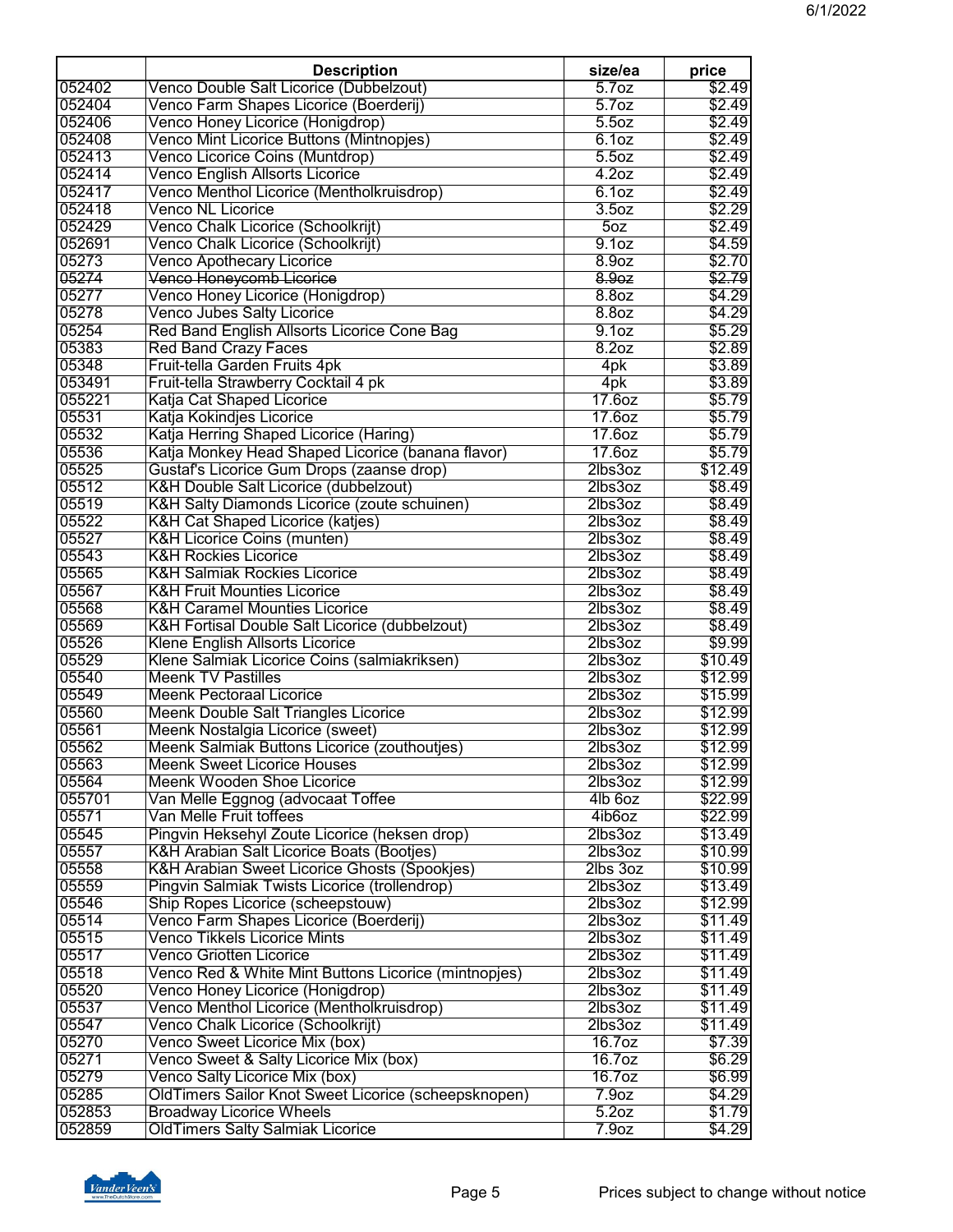|         | <b>Description</b>                                    | size/ea                    | price            |
|---------|-------------------------------------------------------|----------------------------|------------------|
| 05286   | OldTimers Classic Salt Licorice (hindelooper)         | 7.9 <sub>oz</sub>          | \$4.29           |
| 05287   | OldTimers Salmiak Licorice (zoethoudertjes)           | 8.2oz                      | \$4.29           |
| 05282   | Klene Laurier Drop (Ontdekkings reizen)               | 7oz                        | \$4.19           |
| 05288   | Klene Salmiak Licorice Coins (salmiakriksen)          | 9.1 <sub>oz</sub>          | \$4.49           |
| 05294   | Tom's Heksehyl Licorice Witches (salty)               | 10.5 <sub>oz</sub>         | \$4.39           |
| 052840  | Gustaf's Hot Pepper Licorice Fire Trucks              | 5.20z                      | \$2.29           |
| 052841  | <b>Gustaf's Licorice Cats</b>                         | 5.2 <sub>oz</sub>          | \$2.09           |
| 052842  | <b>Gustaf's Licorice Drops</b>                        | 5.2oz                      | \$2.09           |
| 052843  | <b>Gustaf's Licorice Coins</b>                        | 5.2oz                      | \$2.09           |
| 052844  | <b>Gustaf's Licorice TidBitz</b>                      | 5.2oz                      | \$2.39           |
| 052850  | <b>Broadway Black Licorice Laces</b>                  | 4 <sub>0z</sub>            | \$1.99           |
| 052851  | <b>Broadway Strawberry Licorice Laces</b>             | 40Z                        | \$1.99           |
| 05142B  | Katja Licorice Laces (Drop Veters), 200 ct tub        | 2lb10oz                    | \$20.99          |
| 05289   | Kindly's Laurier Drop Licorice                        | 2.46oz                     | \$5.49           |
| 05290   | Our Own Mix (Eigen Mix)                               | 16oz                       | \$6.69           |
| 05291   | <b>Wadden Sea Salt Licorice</b>                       | 1lb10oz                    | \$7.39           |
| 05292   | Van Slooten Rich Licorice Mix                         | 70z                        | \$4.29           |
| 05299   | Meenk Drop Stroop (Licorice Syrup)                    | 6.7 <sub>oz</sub>          | \$5.89           |
|         | <b>Candy / Peppermints</b>                            |                            |                  |
| 05101   | <b>Mentos Peppermint Roll</b>                         | 1.3 <sub>oz</sub>          | \$1.39           |
| 05101B  | Mentos Peppermint Rolls, 15 ct box                    | 19.8oz                     | \$18.75          |
| 05102   | <b>Mentos Spearmint Roll</b>                          | 1.3 <sub>oz</sub>          | \$1.39           |
| 05102B  | Mentos spearmint Rolls, 15 ct box                     | 19.8oz                     | \$18.75          |
| 05103   | <b>Mentos Cinnamon Roll</b>                           | 1.32oz                     | \$1.39           |
| 05103B  | Mentos Cinnamon Rolls, 15 ct box                      | 19.8oz                     | \$18.75          |
| 05104   | <b>Mentos Strawberry Roll</b>                         | 1.32oz                     | \$1.39           |
| 05104B  | Mentos Strawberry Rolls, 15 ct box                    | 19.8oz                     | \$18.75          |
| 05105   | <b>Mentos Mixed Fruit Roll</b>                        | 1.3 <sub>oz</sub>          | \$1.39           |
| 05105B  | Mentos Mixed Fruit Rolls, 15 ct box                   | 19.8oz                     | \$18.75          |
| 05108   | Mentos Green Apple Roll                               | 1.3 <sub>oz</sub>          | \$1.39           |
| 05108B  | Mentos Green Apple Rolls, 40 ct box                   | 19.8oz                     | \$18.75          |
| 051022  | Mentos Fresh Cola Roll                                | 1.3 <sub>oz</sub>          | \$1.39           |
| 051022B | Mentos Fresh Cola Rolls, 40 ct box                    | 52.9 <sub>oz</sub>         | \$35.00          |
| 05336   |                                                       | 6.5oz                      |                  |
| 05337   | Mentos Licorice Rolls (5 pk)                          |                            | \$4.49           |
| 05338   | Mentos Caramel filled w/White Chocolate Rolls (3 pk)  | 40Z                        | \$3.29<br>\$3.49 |
| 05395   | Mentos Shake Flavored Rolls - Shakies (5 pk)          | 6.60Z                      |                  |
| 05396   | <b>Mentos Peppermint Balls</b>                        | 8.5oz<br>6.3 <sub>oz</sub> | \$3.59           |
|         | Mini Mentos Asst Fruit - bag                          |                            | \$3.79           |
| 05397   | Mini Fruitella - bag                                  | 7.10z                      | \$3.29           |
| 05129   | Fruit-tella Summer Fruit Chews                        | 1.44oz                     | \$1.09           |
| 05129B  | Fruit-tella Summer Fruit Chews, 20 ct box             | 28.80Z                     | \$17.99          |
| 05120   | <b>King Peppermint Roll</b>                           | 1.55oz                     | \$0.99           |
| 05120B  | King Peppermint Rolls, 36 ct box                      | 55.8oz                     | \$32.40          |
| 05121   | King Extra Strong Peppermint Roll                     | 1.55oz                     | \$0.89           |
| 05121B  | King Extra Strong Peppermint Rolls, 36 ct box         | 55.8oz                     | \$28.99          |
| 05124   | King Peppermint Mini Roll                             | 0.31 <sub>oz</sub>         | \$0.29           |
| 05124B  | King Peppermint Mini Rolls, 110 ct tub                | 34.9oz                     | \$27.99          |
| 05304   | King Peppermint Pillows (Soft Mints)                  | 6.10z                      | \$3.89           |
| 05305   | <b>King Chew Mints</b>                                | 0.9 <sub>oz</sub>          | \$1.69           |
| 05306   | <b>King Peppermint Balls</b>                          | 8.8oz                      | \$3.29           |
| 05307   | King Original Peppermints, Bag                        | 70z                        | \$3.89           |
| 05330   | King Peppermint Rolls (4 pk)                          | 6.20Z                      | \$2.39           |
| 05132   | <b>Wilhelmina Peppermint Roll</b>                     | $1.72$ oz                  | \$1.09           |
| 05132B  | Wilhelmina Peppermint Roll 24 ct                      | 1.72 <sub>oz</sub>         | \$16.49          |
| 05320   | Wilhelmina Peppermints, Box                           | 3.5 oz                     | \$1.49           |
| 05320B  | Wilhelmina Peppermints, 24 boxes                      | 24x3.5oz                   | \$30.00          |
| 05323   | Wilhelmina Peppermints, Bag                           | 7.9 <sub>oz</sub>          | \$2.19           |
| 05325   | Wilhelmina Peppermint Singles, 200 ct tub             | 33.50z                     | \$18.00          |
| 05326   | Wilhelmina Peppermints, Gift Box                      | 17.5 <sub>oz</sub>         | \$6.89           |
| 05327   | Wilhelmina Peppermints, Singles 400 ct. tin dispenser | $4$ lbs                    | \$34.00          |
| 053270  | Wilhelmina Vegan Peppermint Singles 200ct             |                            | \$18.99          |

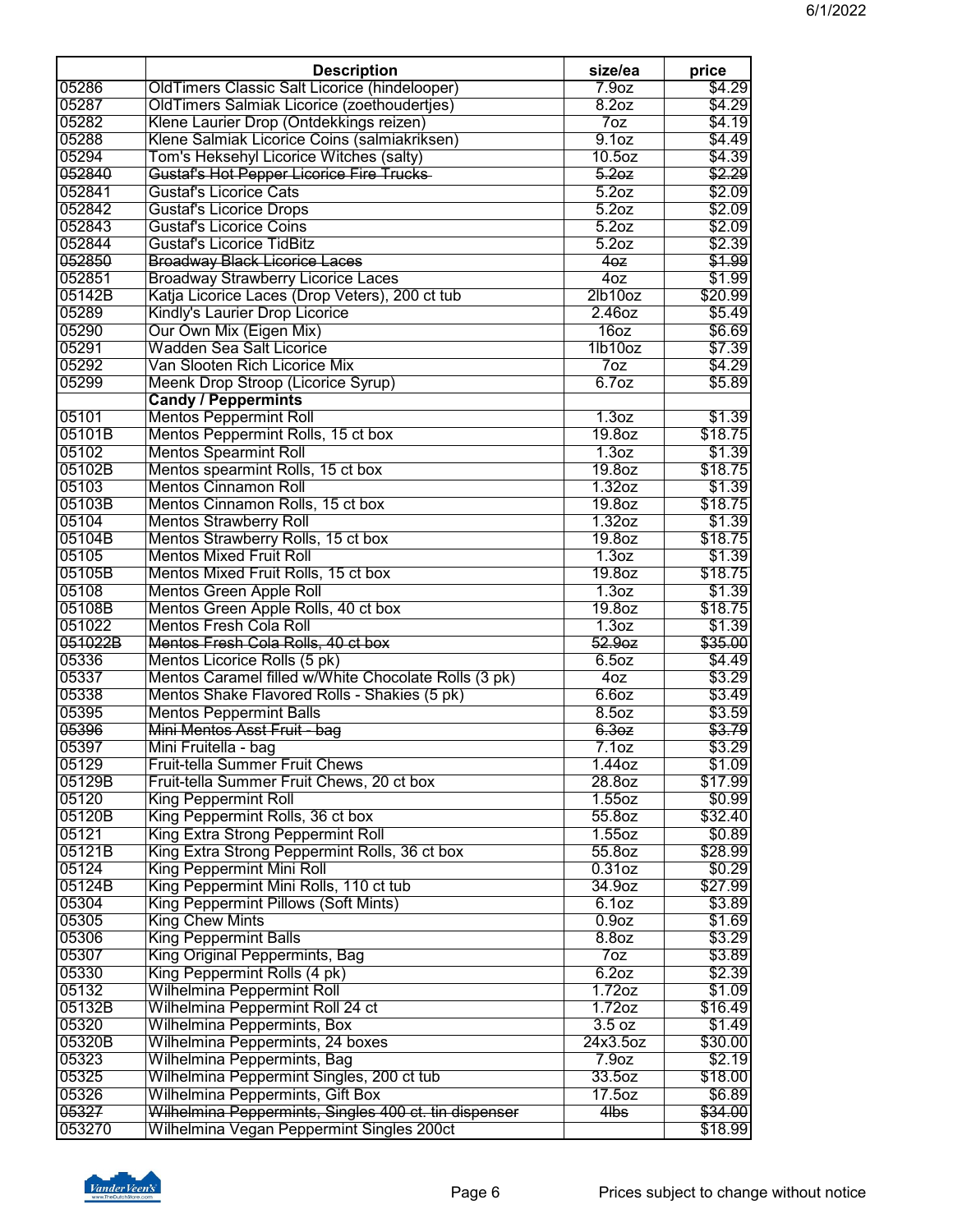|                | <b>Description</b>                                                             | size/ea                              | price            |
|----------------|--------------------------------------------------------------------------------|--------------------------------------|------------------|
| 05328          | Wilhelmina Peppermints, Bag                                                    | 16 <sub>oz</sub>                     | \$4.29           |
| 05329          | Wilhelmina vegan Wintergreen Mints                                             | 3.50Z                                | \$1.59           |
| 05341          | Wilhelmina Peppermint Rolls (4 pk)                                             | 6.9 <sub>oz</sub>                    | \$2.79           |
| 05345          | Wilhelmina Vegan Peppermint Rolls 3pk                                          | 4.20Z                                | \$1.79           |
| 05431          | Wilhelmina Sugar Free Vegan Peppermint Rolls 3pk                               | 3.9 <sub>oz</sub>                    | \$2.49           |
| 05500          | Wilhelmina Peppermints, Bulk Box                                               | 6lb9oz                               | \$23.99          |
| 05313          | <b>DF English Peppermints</b>                                                  | 7oz                                  | \$1.79           |
| 05350          | <b>DF Mini Mints</b>                                                           | 1.7 <sub>oz</sub>                    | \$1.89           |
| 05351          | <b>DF Mini Fruit Hearts</b>                                                    | 1.7 <sub>oz</sub>                    | \$1.89           |
| 05352          | <b>DF Mini Salmiak</b>                                                         | 1.7 <sub>oz</sub>                    | \$1.89           |
| 05334          | Venco Top Drop Rolls (4 pk)                                                    | 6.60Z                                | \$3.99           |
| 053421         | Sil Black & White Candy Rolls (zwart wit) (3 pk)                               | 4.1 <sub>oz</sub>                    | \$2.49           |
| 053441         | Sil Zoethout Candy Rolls (4 pk)                                                | 4.60Z                                | \$2.89           |
| 05144B         | Red Band Licorice Keys (Foppies), 100 ct tub                                   | 2lb9oz                               | \$13.99          |
| 05146B         | Red Band Licorice Smiles, 100 ct tub                                           | 2lb2oz                               | \$12.99          |
| 05179          | <b>Lakrisal Licorice Roll</b>                                                  | $0.88$ oz                            | \$1.49           |
| 05179B         | Lakrisal Licorice Rolls, 40 ct box                                             | 35.20z                               | \$49.00          |
| 05185          | <b>Candy Necklace</b>                                                          | each                                 | \$0.39           |
| 05186          | <b>Candy Watch</b>                                                             | each                                 | \$0.39           |
| 05211          | Pecto (hard candy)                                                             | 3.5oz                                | \$1.79           |
| 05295          | Salmiak Powder, Sweet                                                          | 0.8 <sub>oz</sub>                    | \$1.39           |
| 05296          | Salmiak Powder, Salty                                                          | $0.8$ oz                             | \$1.39           |
| 05301          | Lofthouse Fisherman's Friend, Original                                         | $0.8$ oz                             | \$2.49           |
| 05303          | <b>Dutch Babbelaars</b>                                                        | 0.7 <sub>oz</sub>                    | \$3.89           |
| 05389          | Butter Babbelaars Puntzak (butter candies)                                     | $\overline{50z}$                     | \$2.69           |
| 05308<br>05310 | Salmiak Salty Suckers (Knotsen)                                                | 4.9 <sub>oz</sub><br>50 <sub>Z</sub> | \$3.99<br>\$2.29 |
| 05311          | <b>Anise Candy</b><br><b>SIL Salmiak Pastilles</b>                             | 7 <sub>oz</sub>                      |                  |
| 05312          |                                                                                | 7oz                                  | \$2.19<br>\$1.79 |
| 05314          | SIL Cough Lozenges (Hoesttabletten)<br>Fortuin Fruit Hearts (Vruchten Hartjes) | 7 <sub>oz</sub>                      | \$1.79           |
| 05309          | Napoleon Black & Whites (zwart/wit Kogels)                                     | 7.9 <sub>oz</sub>                    | \$2.59           |
| 05316          | Napoleon Lemon Candy                                                           | 5.2 <sub>oz</sub>                    | \$3.69           |
| 05317          | Napoleon Fruit Mix Candy                                                       | 5.2oz                                | \$3.69           |
| 05318          | Napoleon Raspberry (Wineballs) Candy 5/2oz                                     | 5.20z                                | \$3.69           |
| 053185         | Napoleon Caramel Candy 5/2oz                                                   | 5.2oz                                | \$3.49           |
| 053186         | Napoleon Licorice Candy 5/2oz                                                  | 5.2 <sub>oz</sub>                    | \$3.49           |
| 053187         | Napoleon Pineapple-Coconut Candy 5/2oz                                         | 5.2 <sub>oz</sub>                    | \$3.49           |
| 05319          | Napoleon Asst. Fruit Lollies (Sour Center)                                     | 8.82oz                               | \$4.99           |
| 05353          | <b>English Peppermints</b>                                                     | 3.5 <sub>oz</sub>                    | \$1.59           |
| 05359          | Rademaker Coffee Candies (Hopjes)                                              | 7.1oz                                | \$4.99           |
| 05368          | Spekken - Twist & Diamond Mix Marshmallows                                     | 8.7 <sub>oz</sub>                    | \$2.69           |
| 05369          | Chewable Licorice Root (zouthout stokjes)                                      | 2.1 <sub>oz</sub>                    | \$3.39           |
| 05370          | Schuttelaar Banana Meringues (Schuimpjes)                                      | 70z                                  | \$2.59           |
| 05379          | <b>Satellite Wafers</b>                                                        | 1.20z                                | \$2.39           |
| 05534          | Katja Pink Pig Head Shaped Candy                                               | 17.6oz.                              | \$5.79           |
| 05390          | Van Melle Eggnog (Advocaat) Toffees                                            | 9.7 <sub>oz</sub>                    | \$3.49           |
| 05392          | Van Melle Fruit Toffees                                                        | 9.7 <sub>oz</sub>                    | \$3.49           |
| 05394          | <b>Schuttelaar Cinnamon Pillows</b>                                            | 5.40z                                | \$2.49           |
| 05333          | Red Band Stophoest Rolls (4pk)                                                 | 5.64oz                               | \$3.89           |
| 05381          | <b>Red Band Licorice/Fruit Duo</b>                                             | 5.40z                                | \$2.39           |
| 05382          | Red Band Duo (Sweet & Sour) Wine Gums                                          | 7.9 <sub>oz</sub>                    | \$3.79           |
| 05384          | Red Band Tum Tums Cone Bag                                                     | 8.20Z                                | \$4.99           |
| 05385          | Red Band Wijngums (gummy candy)                                                | 5.40Z                                | \$2.59           |
| 05387          | Red Band Wine Gums Cone Bag                                                    | 10.5oz                               | \$5.29           |
| 05388          | Red Band Gomballen (gumdrops) Cone Bag                                         | 10.5 <sub>oz</sub>                   | \$5.79           |
| 05507          | <b>Butter Babbelaars</b>                                                       | 2lb3oz                               | \$14.99          |
| 05508          | <b>Red Band Crazy Mix</b>                                                      | 2lb3oz                               | \$11.49          |
| 05510          | <b>Red Band Tum Tums</b>                                                       | 2lb3oz                               | \$11.49          |
| 05513          | Red Band Wijngums (gummy candy)                                                | 2lb3oz                               | \$11.49          |
| 05552          | <b>Red Band Fruit Duo's</b>                                                    | 2lb3oz                               | \$11.49          |
| 05553          | <b>Red Band Pecto</b>                                                          | 2lb3oz                               | \$10.99          |

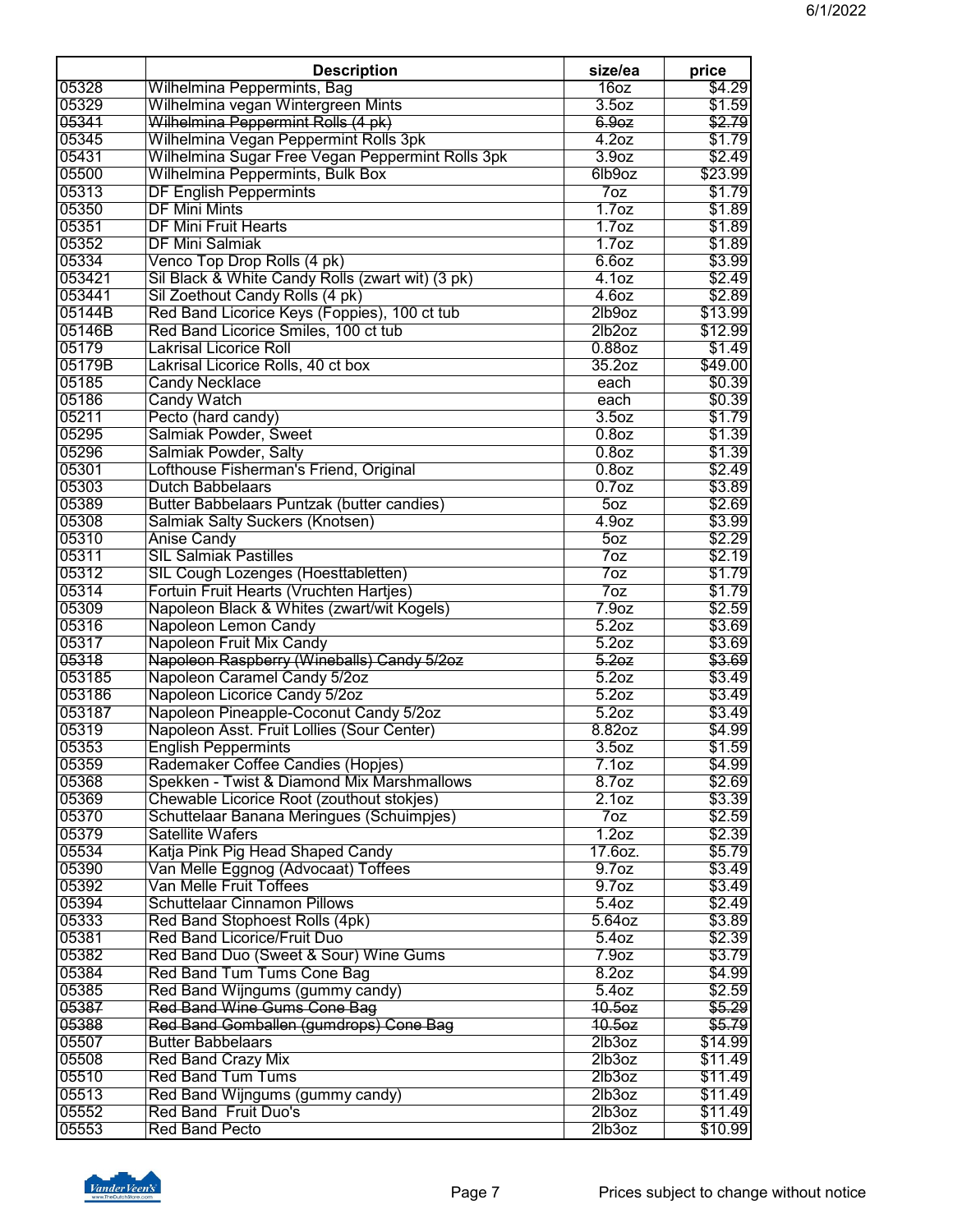|        | <b>Description</b>                                        | size/ea            | price   |
|--------|-----------------------------------------------------------|--------------------|---------|
| 05511  | <b>Blackberry &amp; Raspberry Gummies</b>                 | 2lb30z             | \$8.49  |
| 05613  | DeBron Sugar Free Licorice Clovers (salty                 | 2lb3oz             | \$16.99 |
| 05614  | DeBron Sugar Free Sweet Licorice Bears                    | 2lb3oz             | \$16.99 |
| 05617  | DeBron Sugar Free Sweet Licorice Cats                     | 1lb11oz            | \$10.99 |
| 05618  | <b>DeBron Sugar Free Butter Toffees</b>                   | 5lb5oz             | \$54.00 |
| 05701  | Wilhelmina Peppermints in Tin, Blue Delft                 | 17.60z             | \$8.69  |
| 05703  | Wilhelmina Peppermints in Tin, Holland Design             | 17.6oz             | \$8.69  |
| 05704  | Wilhelmina Peppermints in Tin-75 years Liberty            | 17.6               | \$8.69  |
| 05705  | Wilhelmina Pepperminst Gift Box Tin                       | 17.60z             | \$10.99 |
| 05708  | Wilhelmina Mini Softmints in Tin                          | 1.7 <sub>oz</sub>  | \$2.29  |
| 05709  | Wilhelmina Mini Mints in Tin                              | 1.7 <sub>oz</sub>  | \$2.29  |
| 05712  | <b>Butter Babbelaars in Tin</b>                           | 11.40z             | \$5.69  |
| 05730  | Potter's Menthol Licorice Pastilles (original black)      | .43oz              | \$1.89  |
| 05732  | <b>Wybertjes Original in Blue Tin</b>                     | .80Z               | \$2.79  |
| 05740  | Rademaker Coffee Candies in Tin (Hopjes)                  | 7 <sub>oz</sub>    | \$8.99  |
|        | <b>Chocolates</b>                                         |                    |         |
| 07338  | Lonka Chocolate/Orange Jellies (Sinas Snippers)           | 7oz                | \$3.69  |
| 07308  | Choco Sweet Belgian Chocolate Pralines - Assorted Centers | 8.8oz              | \$4.69  |
| 07341  | <b>Baronie Mint Dark Chocolate Sticks</b>                 | 2.60z              | \$1.99  |
| 07342  | Baronie Cappuccino White/Milk Chocolate Sticks            | 2.60z              | \$1.99  |
| 07344  | Baronie Orange & Milk Chocolate Sticks                    | 2.60Z              | \$1.99  |
| 073421 | Sier Tiramisu Chocolate Cups (Ijs cups)                   | 4.40z              | \$2.19  |
| 073422 | Sier Irish Coffee Chocolate Cups (Ijs cups)               | 4.40z              | \$2.19  |
| 073423 | Sier Espresso Chocolate Cups (Ijs cups)                   | 4.40z              | \$2.19  |
| 073424 | Sier Hazelnut Chocolate Cups                              | 4.40Z              | \$2.19  |
| 07149  | Steenland Milk Chocolate Bars 6pk                         | 2.9 <sub>oz</sub>  | \$2.29  |
| 07311  | Steenland Chocolate Wooden Shoes (16 pc)                  | 3.10z              | \$2.69  |
| 07314  | Steenland Chocolate Coins in Mesh Bag                     | 1.03 <sub>oz</sub> | \$1.19  |
| 07315  | <b>Steenland Chocolate Medallion</b>                      | .81oz              | \$0.99  |
| 07316  | Steenland Colored Chocolate Coins (bag)                   | 1.7 <sub>oz</sub>  | \$1.79  |
| 07317  | Steenland XL Chocolate Medallions 3 pk                    | 60Z                | \$6.99  |
| 07318  | Steenland Chocolate Shoes -3 box Gift Pack                | 9.3 <sub>oz</sub>  | \$9.79  |
| 07351  | Voor Jou Chocolate Tulips in Tulip Box                    | 3.5 <sub>oz</sub>  | \$5.99  |
| 07352  | Voor Jou Chocolate Tulips in Delft Box                    | 3.5 <sub>oz</sub>  | \$5.99  |
| 07353  | Voor Jou Chocolate Windmills in Box                       | 3.5 <sub>oz</sub>  | \$5.99  |
| 07354  | Voor Jou Chocolate Wooden Shoes in Box                    | 3.5 <sub>oz</sub>  | \$5.99  |
| 073201 | <b>Cremour Cream Filled Pralines</b>                      | 4.4oz              | \$3.99  |
| 073211 | <b>Cremour Praline Cream Filled Pralines</b>              | 4.4oz              | \$3.99  |
| 073221 | <b>Cremour Nougat Filled Pralines</b>                     | 4.4oz              | \$3.99  |
|        | <b>DeHeer</b>                                             |                    |         |
| 07121  | De Heer Milk Chocolate Bar                                | 2.60Z              | \$1.49  |
| 07122  | De Heer Dark Chocolate Bar                                | 2.60z              | \$1.49  |
| 07123  | DeHeer Milk & Hazelnut Chocolate Bar                      | 2.60z              | \$1.49  |
| 07124  | De Heer White Chocolate Bar                               | 2.60z              | \$1.49  |
|        | <b>Droste</b>                                             |                    |         |
| 07200  | <b>Droste Milk Chocolate Pastilles</b>                    | 3.5 <sub>oz</sub>  | \$1.99  |
| 07201  | <b>Droste Dark Chocolate Pastilles</b>                    | 3.0 oz             | \$1.99  |
| 07202  | Droste Milk & Dark Chocolate Pastilles                    | 3.0 <sub>oz</sub>  | \$1.99  |
| 07204  | Droste Milk & White Chocolate Pastilles                   | 3.0 <sub>oz</sub>  | \$1.99  |
| 07205  | <b>Droste Sea Salt/Caramel Pastilles</b>                  | 2.8 <sub>oz</sub>  | \$1.99  |
| 07206  | <b>Droste Extra Dark Chocolate Pastilles</b>              | 3.00Z              | \$1.99  |
| 07208  | <b>Droste Stracciatella Pastilles</b>                     | 3.30z              | \$1.99  |
| 07210  | Droste Chocolate Pastilles - Dark/Mint Crisp              | 3.0 <sub>oz</sub>  | \$1.99  |
| 07211  | Droste Chocolate Pastilles - Milk/Orange Crisp            | 3.0 <sub>oz</sub>  | \$1.99  |
| 07303  | Droste Assortis Chocolates (gift box)                     | 70z                | \$7.39  |
| 07304  | Droste Pastilles Selection (gift box)                     | 7 <sub>oz</sub>    | \$6.89  |
| 07305  | Droste Chocolate Tulips (gift box)                        | 6.10z              | \$7.39  |
| 073062 | Droste Holland Edition Chocolates (gift box)              | 7 <sub>oz</sub>    | \$7.39  |
|        | <b>Hands Off My Chocolate</b>                             |                    |         |
| 07190  | Hands Off My Chocolate - Milk Meets White Chocolate Bar   | 3.50z              | \$5.99  |
| 07191  | Hands Off My Chocolate - Milks Meets Dark Chocolate Bar   | 3.50z              | \$5.99  |
|        |                                                           |                    |         |

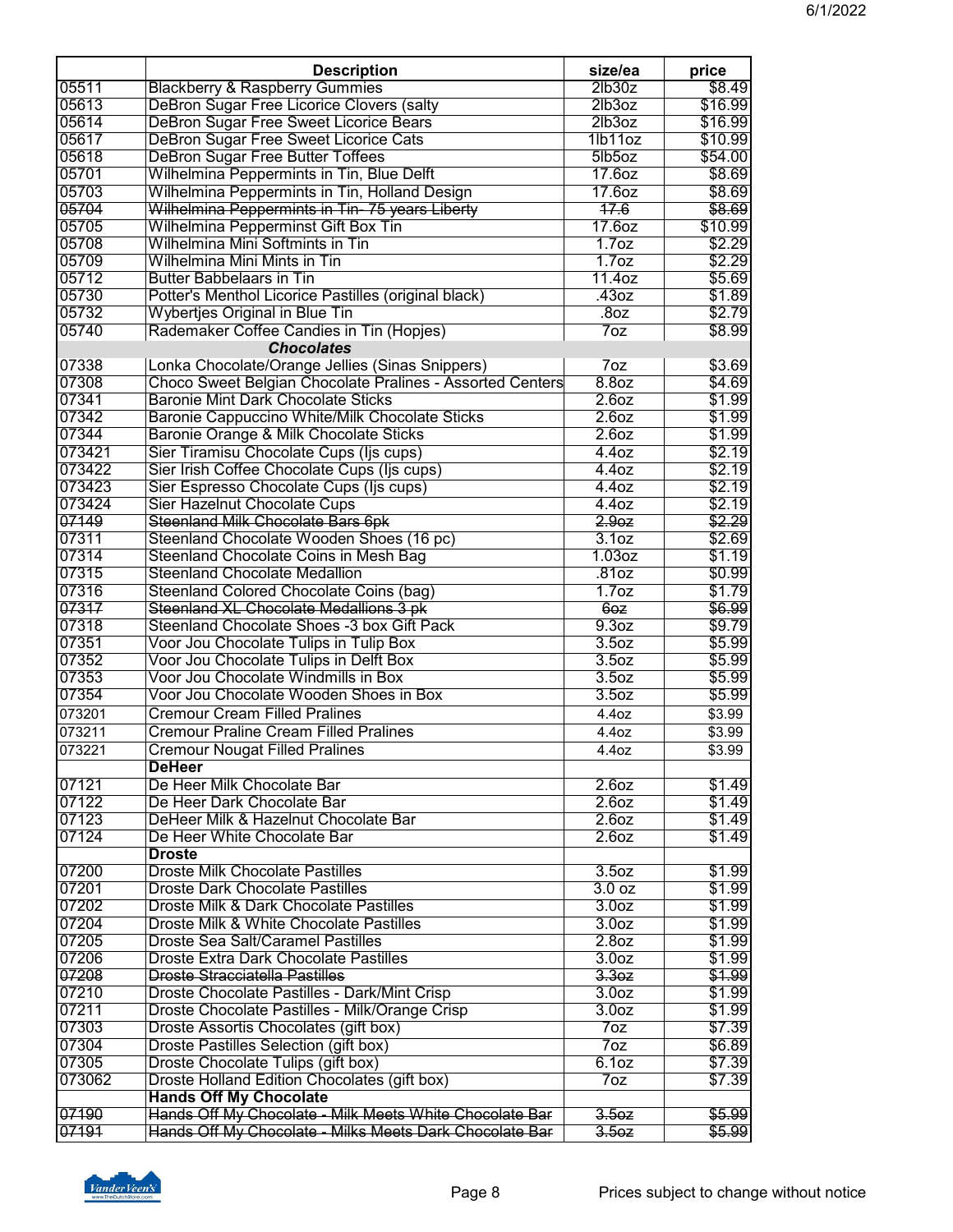|        | <b>Description</b>                                        | size/ea           | price  |
|--------|-----------------------------------------------------------|-------------------|--------|
| 07192  | Hands Off My Chocolate - Double Dark Chocolate Bar        | 3.50z             | \$5.99 |
| 07193  | Hands Off My Chocolate - Seriously Dark Chocolate Bar     | 3.50z             | \$5.99 |
| 07194  | Hands Off My Chocolate - Caramel Macchiato M/W Chocola    | 3.50z             | \$5.99 |
| 07195  | Hands Off My Chocolate - Crispy Cookie Milk Chocolate Bar | 3.50z             | \$5.99 |
|        | <b>Milkboy</b>                                            |                   |        |
| 071400 | Milkboy Swiss Alpine Milk Chocolate Bar                   | 3.5 <sub>oz</sub> | 4.39   |
| 071401 | Milkboy Swiss Dark Chocolate Bar w/Pine Tree Oil          | 3.5oz             | 4.39   |
| 071403 | Milkboy Swiss White Chocolate Bar w/Bourbon Vanilla       | 3.5 <sub>oz</sub> | 4.39   |
| 071404 | Milkboy Swiss Extra Dark Chocolate Bar - 85% Cocoa        | 3.5 <sub>oz</sub> | 4.39   |
| 071405 | Milkboy Milk Chocolate Crunchy Caramel & Sea Salt         | 3.5oz             | 4.39   |
| 071406 | Milkboy White Chocolate Bar w/Blue Potato Chips & Sea Sal | 3.5oz             | 4.39   |
| 071407 | Milkboy Swiss Milk Chocolate Bar w/Almonds                | 3.5 <sub>oz</sub> | 4.39   |
| 071408 | Milkboy Dark Choc W/Crispy Mint-72% Cocoa 3.5oz           | 3.5oz             | 4.39   |
| 071409 | Milkboy Dark Choc W/Fresh Roasted Coffee-72% Cocoa 3.5    | 3.5oz             | 4.39   |
|        | <b>Starbrook (Belgian)</b>                                |                   |        |
| 07171  | <b>Starbrook Giant Milk Chocolate Bar</b>                 | 14.10z            | \$8.99 |
| 07172  | Starbrook Giant Dark Chocolate Bar                        | 14.10z            | \$8.99 |
| 07176  | <b>Wheels Milk Chocolate Bar</b>                          | 3.5oz             | \$2.29 |
| 07177  | <b>Wheels Milk Chocolate Bar - Hazelnut Crunch</b>        | 3.5 <sub>oz</sub> | \$2.29 |
| 07178  | Wheels Milk Chocolate Bar - Cookie Crunch                 | 3.50z             | \$2.29 |
| 07179  | Wheels Dark Chocolate Bar - Bitter Sweet 50%              | 3.5 <sub>oz</sub> | \$2.29 |
| 07180  | <b>Wheels Extra Dark Chocolate Bar - 72%</b>              | 3.5 <sub>oz</sub> | \$2.79 |
| 07181  | Wheels Extra Dark Chocolate Bar - Cocoa Nibs 72%          | 3.5 <sub>oz</sub> | \$2.79 |
| 07371  | Starbrook Milk Chocolate Airplanes with Praline           | 7oz               | \$7.99 |
| 07372  | Starbrook Milk Chocolate Classic Wheels with Praline      | 70z               | \$7.99 |
| 07373  | Starbrook Fleet Milk Chocolate Cruise Ships with Praline  | 7oz               | \$7.99 |
| 07380  | Starbrook Cocoa Dusted Truffles - Champagne               | 7oz               | \$4.29 |
| 07381  | <b>Starbrook Cocoa Dusted Truffles - Orange</b>           | 7oz               | \$4.29 |
| 07382  | <b>Starbrook Cocoa Dusted Truffles - Cocoa Nibs</b>       | 7 <sub>oz</sub>   | \$4.29 |
|        | <b>Verkade</b>                                            |                   |        |
| 07100  | Verkade Milk Chocolate Bar                                | 3.9 <sub>oz</sub> | \$3.99 |
| 07101  | Verkade Dark Chocolate Bar                                | 3.9 <sub>oz</sub> | \$3.99 |
| 07102  | Verkade Hazelnut & Milk Chocolate Bar                     | 3.9 <sub>oz</sub> | \$4.29 |
| 07103  | Verkade Caramel & Sea Salt Chocolate Bar                  | 3.9 <sub>oz</sub> | \$4.29 |
| 07104  | Verkade White Chocolate Bar                               | 3.9 <sub>oz</sub> | \$3.99 |
| 07105  | Verkade Extra Dark Chocolate Bar                          | 3.9 <sub>oz</sub> | \$4.29 |
| 07111  | Verkade White Choc w/Crunchy Speculaas & Dark Coffee B    | 3.9 <sub>0</sub>  | \$3.99 |
| 07107  | Verkade Milk Chocolate Bar                                | 6.7oz             | \$6.49 |
| 07108  | Verkade Dark Chocolate Bar                                | 6.7oz             | \$6.49 |
| 07109  | Verkade Hazelnut & Milk Chocolate Bar                     | 6.7oz             | \$6.49 |
|        | <b>Sugar Free Chocolate</b>                               |                   |        |
| 07155  | De Bron Sugar Free Milk Chocolate Bar                     | 1.4 <sub>oz</sub> | \$2.29 |
| 07156  | De Bron Sugar Free Dark Chocolate Bar                     | 1.40z             | \$2.29 |
|        | <b>Cookies / Wafers / Biscuits</b>                        |                   |        |
|        | <b>Assorted</b>                                           |                   |        |
| 04430  | <b>Aviateur Butter Banket Stick</b>                       | 8.8oz             | \$4.99 |
| 09107  | Sultana Original Fruit Biscuit                            | 7.60z             | \$5.39 |
| 09108  | Sultana Apple Biscuit (appel)                             | 7.60z             | \$5.39 |
| 09109  | Sultana Forest Fruit Biscuit (Bosvruchten)                | 7.60z             | \$5.39 |
| 09140  | Helleman Spiced Cookies w/almonds                         | 9.3 <sub>oz</sub> | \$2.79 |
| 09150  | <b>Continental Shortbread Cookies - Sprits</b>            | 14.10z            | \$1.89 |
| 09151  | Euro Patisserie Peanut Cookies                            | 70z               | \$2.99 |
| 09190  | Euro Patisserie Puff Pastry Cookies (Krakelingen)         | 5.2 <sub>oz</sub> | \$2.09 |
| 09152  | VanDen Berg Cinnamon Stick Cookies                        | 7oz               | \$3.69 |
| 09153  | VanDen Berg Cracknels Cookies (krakelingen)               | 70z               | \$3.69 |
| 09154  | VanDen Berg Caramel Stick Cookies                         | 7 <sub>oz</sub>   | \$3.69 |
| 09161  | Jeurgens Lady Fingers (Lange Vingers)                     | 4.40Z             | \$1.59 |
| 09164  | Merba Eggnog Shortbread Cookies (Advocaat)                | 6.10z             | \$2.09 |
| 09174  | Merba Butterscotch Cookies (Kletsmajoors)                 | 6.5oz             | \$2.69 |
| 09166  | Nipius Butter/Hazelnut Cookies (Zandjes)                  | 7 <sub>oz</sub>   | \$4.90 |
| 09167  | Nipius Butter Cookies (roomboter ovalen)                  | 7.9 <sub>oz</sub> | \$3.89 |

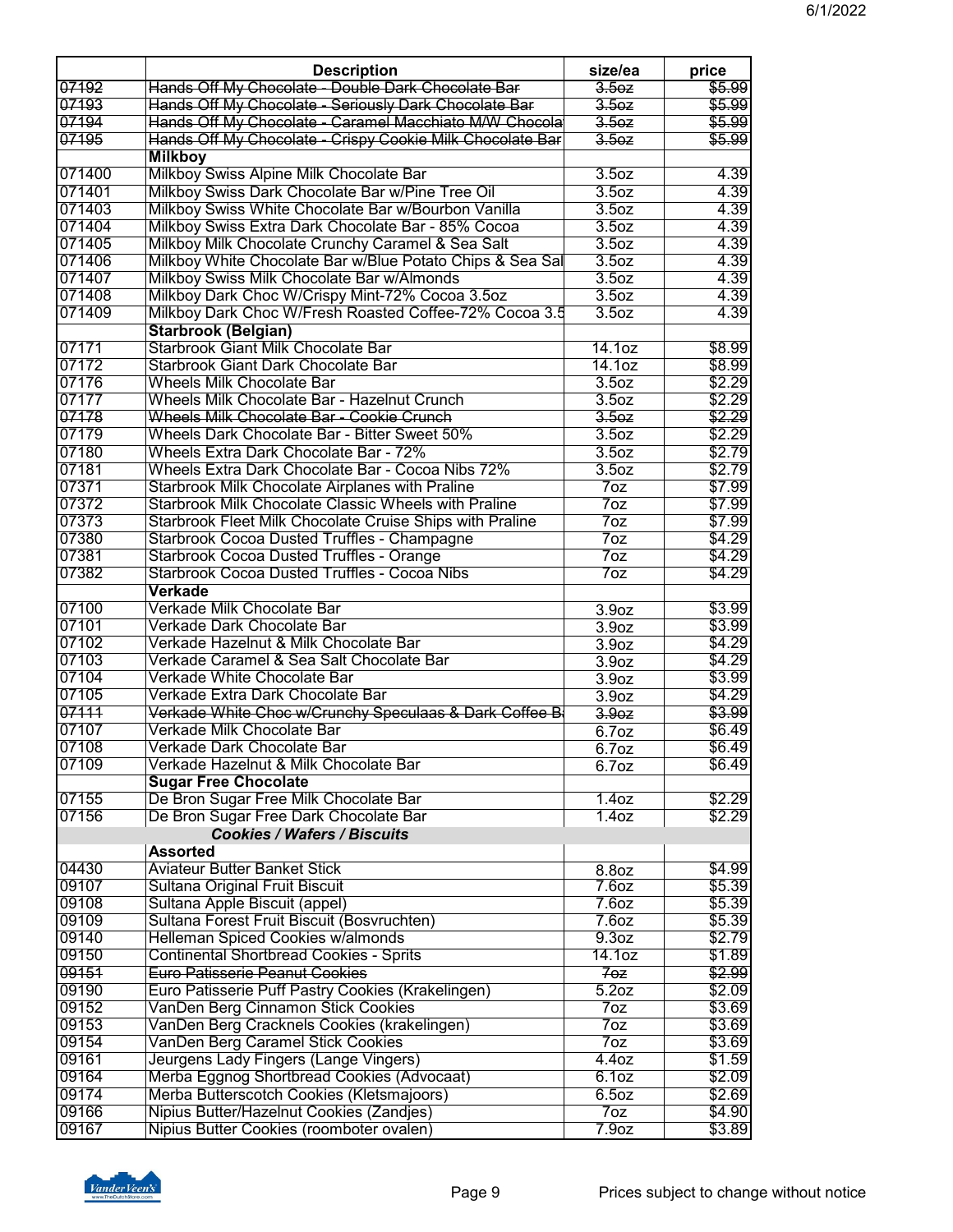|                | <b>Description</b>                                                                                    | size/ea            | price            |
|----------------|-------------------------------------------------------------------------------------------------------|--------------------|------------------|
| 09179          | <b>Nipius Assorted Butter Cookies</b>                                                                 | 70z                | \$4.29           |
| 09180          | Nipius Zandtaartjes (mini butter cookies)                                                             | 70z                | \$4.29           |
| 09171          | De Molen Speculaas Brokken (spiced cookies)                                                           | 14.1oz             | \$3.19           |
| 09185          | G'Woon Mini Syrup Wafers (Mini Stroopwafels)                                                          | 10.5 <sub>oz</sub> | \$5.39           |
| 09195          | Van Doorn Sugar Cinnamon Cookies (Jan Hagel)                                                          | 8.8oz              | \$2.89           |
| 09197          | Enkhuizer Jode Sugar Cookies (jodekoeken)                                                             | 13.50z             | \$5.69           |
| 09203          | Verweij 100% Butter Syrup Wafers (Stroopwafels)                                                       | 11.40z             | \$4.39           |
| 09213          | De Ruiter Spiced Cookies (Speculaas)                                                                  | 14.10z             | \$2.29           |
| 09217          | De Ruiter Large Spiced Cookies (Speculaas)                                                            | 8.8 <sub>oz</sub>  | \$1.69           |
| 09215          | Pally Tea (Thee) Biscuits                                                                             | 8.40z              | \$1.49           |
| 09216          | Oud Hollandsche Coffee Wafers (Koffie Wafels)                                                         | 6.1 <sub>oz</sub>  | \$2.19           |
| 09220          | Steenstra Almond Santa Claus Cookies (domestic)                                                       | 11oz               | \$3.49           |
| 09221          | Lotus Coffee Cookies (Koffie Leutjes)                                                                 | 8.8 <sub>oz</sub>  | \$3.89           |
| 09230<br>09245 | Van Delft Café Noir Cookies                                                                           | 7 <sub>oz</sub>    | \$2.39           |
| 09246          | Kanjers Chocolate Covered Syrup Wafers (Stroopwafels), 4/                                             | 6.3oz              | \$3.79<br>\$4.59 |
| 09248          | Kanjers Caramel Sea Salet Syrup Wafers (Stroopwafels), 10                                             | 6.3 oz             | \$3.39           |
| 09425          | Daelman's Syrup Wafers (Stroopwafels) in Delft box<br>Bolletje Childrens Biscuits (Nintje) - 12 Month | 8.10z<br>5.2oz     | \$3.79           |
| 09426          | Bolletje Childrens Biscuits (Nintje) - 8 Month                                                        | 4.40Z              | \$3.79           |
| 09531          | 12% Butter Syrup Wafers (Stroopwafels) in Delft Style Tin                                             | 8.8oz              | \$6.59           |
| 09535          | Hellema Spiced Cookies in Delft Tin - Sma                                                             | 4.7 <sub>oz</sub>  | \$3.99           |
| 09560          | Pirouline Chocolate Hazelnut Wafers in Tin                                                            | 14.1oz             | \$5.69           |
|                | <b>Aviateur</b>                                                                                       |                    |                  |
| 09100          | <b>Aviateur Almond Fingers (Kanos)</b>                                                                | 9.2 <sub>oz</sub>  | \$2.39           |
| 09101          | Aviateur Almond Delights (Amsterdammertjes)                                                           | 9.2 <sub>oz</sub>  | \$2.29           |
| 09102          | Aviateur Almond Filled Rounds (Gevulde Koeken)                                                        | 9.8 <sub>oz</sub>  | \$2.49           |
| 09103          | <b>Aviateur Almond Filled Speculaas</b>                                                               | 8.40z              | \$1.79           |
| 09104          | <b>Aviateur Apple Filled Cookies</b>                                                                  | 9.8 <sub>oz</sub>  | \$2.39           |
| 09147          | Aviateur Chocolate Dipped Meringue Cookie (Bokkepootjes)                                              | 5.2oz              | \$2.29           |
| 09169          | Aviateur Peanut Snaps (Kletskoppen)                                                                   | 6.10z              | \$2.39           |
| 09191          | <b>Aviateur Variety Pack Cookies (allerhande)</b>                                                     | $10.5$ oz          | \$3.49           |
| 09211          | Aviateur Dutch Syrup Wafers (Stroopwafels) 10 ct                                                      | 14 <sub>oz</sub>   | \$2.29           |
| 09234          | Aviateur Butter Cookies (Botertongen)                                                                 | 7oz                | \$3.39           |
|                | <b>Dutch Bakery</b>                                                                                   |                    |                  |
| 09175          | Dutch Bakery Butter Sprits (roomboter)                                                                | 6.1 <sub>oz</sub>  | \$3.29           |
| 09177          | Dutch Bakery Coconut Ring Cookies (Kokos Kransen)                                                     | 6.3oz              | \$2.39           |
| 09201          | Dutch Bakery 12% Butter Syrup Wafers (Stroopwafels)                                                   | 8.8 <sub>oz</sub>  | \$2.79           |
| 09204          | Dutch Bakery Syrup Wafers (Stroopwafels)                                                              | 8.8 <sub>oz</sub>  | \$1.99           |
| 09205          | Dutch Bakery Coffee Break Cookies (koffiekoeken)                                                      | 8.8oz              | \$1.79           |
| 09210          | Dutch Bakery Dutch Syrup Wafers (Stroopwafels) (2/pk)                                                 | 2.8 <sub>oz</sub>  | \$0.99           |
| 09214          | Dutch Bakery Marzipan Cookies (Mergpijpjes)                                                           | 70z                | \$3.29           |
| 09225          | Dutch Bakery Butter Puff Pastry Cookies (Krakelingen)                                                 | 5.2oz              | \$2.99           |
| 09226          | Dutch Bakery Spiced Cookies (Speculaas) w/Almonds                                                     | 70z                | \$2.49           |
|                | <b>Hellema</b>                                                                                        |                    |                  |
| 09124          | Hellema Spiced Cookies (Speculaas)                                                                    | 14.1oz             | \$2.79           |
| 09125          | Hellema Vanilla Fourre Biscuits                                                                       | 10.5 <sub>oz</sub> | \$2.19           |
| 09126          | <b>Hellema Chocolate Fourre Biscuits</b>                                                              | 10.5 <sub>oz</sub> | \$2.19           |
| 09127          | <b>Hellema Lemon Fourre Biscuits</b>                                                                  | 10.5 <sub>oz</sub> | \$2.19           |
| 09128          | Hellema Double Chocolate Fourre Biscuits                                                              | 10.5 <sub>oz</sub> | \$2.19           |
| 09530          | Hellema Spiced Cookies (Speculaas) in Delft Style Tin                                                 | 140z               | \$8.29           |
| 09535          | Hellema Spiced Cookies (Speculaas) in Delft Tin - Small<br>Verkade                                    | 4.7 <sub>oz</sub>  | \$4.29           |
| 09110          | <b>Verkade San Francisco Biscuits</b>                                                                 | 10.5oz             | \$4.39           |
| 09111          | <b>Verkade Cafe Noir Cookies</b>                                                                      | 70z                | \$3.99           |
| 09112          | Verkade Mokka Sticks                                                                                  | 5.2oz              | \$4.29           |
| 09113          | Verkade Vanilla Cream Filled Wafers (Frou Frou)                                                       | 5.20Z              | \$2.99           |
| 09114          | <b>Verkade Maria Biscuits</b>                                                                         | 7 <sub>oz</sub>    | \$3.29           |
| 09115          | Verkade Cinnamon Toast Fingers (Langetjes)                                                            | 4.2 <sub>oz</sub>  | \$3.29           |
| 09116          | Verkade Nizza Coconut (kokos) Sugar Cookies                                                           | 8.40z              | \$3.29           |
| 09117          | Verkade Whole Wheat San Francisco Biscuits                                                            | 8.8 <sub>oz</sub>  | \$4.39           |
| 09118          | Verkade Biscuits (Knappertjes)                                                                        | 7.7 <sub>oz</sub>  | \$3.29           |
|                |                                                                                                       |                    |                  |

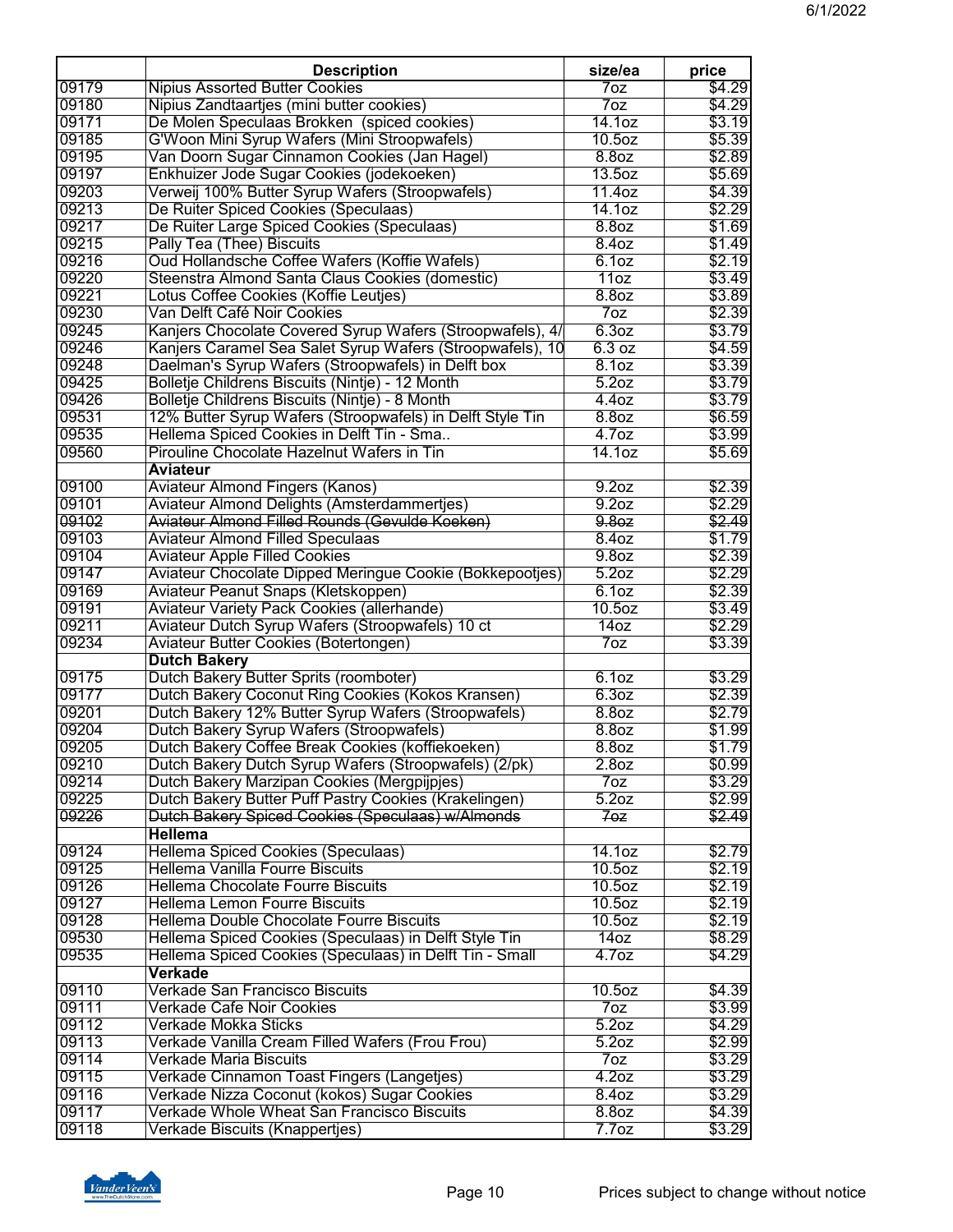|                | <b>Description</b>                                                             | size/ea                    | price            |
|----------------|--------------------------------------------------------------------------------|----------------------------|------------------|
| 09119          | Verkade Nizza Cinnamon (kaneel) Cookies                                        | 8.40z                      | \$3.79           |
| 09198          | Verkade Milk Chocolate Nobo Sprits                                             | 70z                        | \$3.29           |
| 09200          | Verkade Nobo Sprits - Original                                                 | 7oz                        | \$3.29           |
|                | <b>Crackers / Snacks</b>                                                       |                            |                  |
| 09703          | <b>Bolletje Pepsels Pretzels Stick Peanut Butter</b>                           | 40z                        | \$2.99           |
| 09704          | <b>Bolletje Pepsels Pretzels Stickcheese</b>                                   | 40z                        | \$2.99           |
| 09705          | Verkade Shuttels Cheese & Onion Crackers                                       | 5.2 <sub>oz</sub>          | \$2.99           |
| 09706          | Verkade Shuttels Cheese & Paprika Crackers                                     | 5.2 <sub>oz</sub>          | \$2.99           |
| 09710          | Euro Patisserie Cheese Square Crisps (Kaas Kantjes)                            | 3.5 <sub>oz</sub>          | \$3.49           |
| 09711          | Euro Patisserie Cheese Straws (Kaas Stengels)                                  | 3.5 <sub>oz</sub>          | \$3.49           |
| 09712          | Euro Patisserie Cheese Butterflies (Kaas Vlinder)                              | 3.5 <sub>oz</sub>          | \$3.49           |
| 09730          | Roka Cheese Crispies, Gouda Cheese                                             | 2.40z                      | \$3.19           |
| 09731          | Roka Cheese Crispies, Cheddar Cheese                                           | 2.40z                      | \$3.19           |
| 09732          | Roka Cheese Sticks, Gouda Cheese                                               | 2.8 <sub>oz</sub>          | \$3.19           |
| 09734          | Roka Cheese Crispies, Parmesan Cheese                                          | 2.40z                      | \$3.19           |
| 09750          | Roka Cheese Crispies, Gouda in Tin                                             | 50z                        | \$10.49          |
| 09716          | <b>Happy Nuts Brand Borrelnotjes</b>                                           | 8.8 <sub>oz</sub>          | \$2.99           |
| 09721          | <b>Croky Paprika Potato Chips</b>                                              | 6.10z                      | \$2.39           |
|                | <b>Indonesian/Conimex</b>                                                      |                            |                  |
| 11001          | Conimex Ketjap Manis (240ml)                                                   | 8fl oz                     | \$3.39           |
| 11002          | Conimex Ketjap Manis (490ml)                                                   | 17fl oz                    | \$5.99           |
| 11003          | Conimex Ketjap Manis (985ml)                                                   | 33fl oz                    | \$10.69          |
| 11005          | Conimex Ketjap Asin (250ml)                                                    | 8.40z                      | \$3.59           |
| 11006          | Conimex Ketjap Marinade (250ml)                                                | 8.3 <sub>oz</sub>          | \$3.69           |
| 11007<br>11008 | Conimex Sweet Chili Sauce (500ml)                                              | 16.9oz                     | \$5.99           |
| 11009          | Conimex Babi Pangang Mix                                                       | 1.5 <sub>oz</sub>          | \$2.79<br>\$2.19 |
|                | <b>Conimex Curry Sauce Mix</b>                                                 | 1.40z<br>1.2 <sub>oz</sub> |                  |
| 11010<br>11011 | <b>Conimex Mix for Nasi Goreng</b>                                             |                            | \$1.99           |
| 11013          | Conimex Mix for Bahmi Goreng<br>Conimex Peanut Sate Sauce Mix (Pinda Satesaus) | 1.5oz<br>2.2 <sub>oz</sub> | \$2.19<br>\$2.49 |
| 11015          | Conimex Sate Marinade Mix.                                                     | 1.3 oz                     | \$2.29           |
| 11030          | Conimex Kroepoek Java Flavor                                                   | 2.60z                      | \$3.29           |
| 11031          | Conimex Kroepoek Bali Flavor                                                   | 2.60z                      | \$3.29           |
| 11033          | Conimex Natural Flavor Kroepoek - small chips                                  | 2.5oz                      | \$2.99           |
| 11034          | Conimex Natural Flavor Kroepoek - large chips                                  | 2.8 <sub>oz</sub>          | \$4.39           |
| 11036          | Conimex Kroepoek Sate Flavored                                                 | 2.60Z                      | \$3.29           |
| 11037          | Conimex Kroepoek Cassave Flavor                                                | 2.60z                      | \$3.29           |
| 11032          | Flower Ready to Cook Kroepoek, Large                                           | 17.60z                     | \$9.39           |
| 11038          | Flower Ready to Cook Kroepoek, Small                                           | 8.8 <sub>oz</sub>          | \$5.29           |
| 11039          | Conimex Vegetarian Jakarta                                                     | 2.6                        | \$2.99           |
| 11040          | <b>Conimex Sambal Oelek</b>                                                    | $1.6f1$ oz                 | \$1.99           |
| 11041          | <b>Conimex Sambal Oelek</b>                                                    | 6fl oz                     | \$3.19           |
| 11042          | <b>Conimex Sambal Oelek</b>                                                    | $11f1$ oz                  | \$4.89           |
| 11043          | <b>Conimex Sambal Brandal</b>                                                  | 70z                        | \$4.29           |
| 11044          | Conimex Sambal Badjak                                                          | 6fl oz                     | \$3.89           |
| 11046          | <b>Conimex Sambal Manis</b>                                                    | 6fl oz                     | \$3.89           |
| 11050          | Conimex Dried Coconut w/Peanuts (Seroendeng)                                   | 3.50z                      | \$4.69           |
| 11051          | Vanka Kawat Dried Coconut w/Peanuts (Seroendeng)                               | 7 <sub>ox</sub>            | \$3.89           |
| 11052          | <b>Conimex Laos</b>                                                            | 0.5 <sub>oz</sub>          | \$2.69           |
| 11057          | Conimex Djintan                                                                | $0.8$ oz                   | \$2.69           |
| 11059          | Conimex Ketoembar                                                              | $0.7$ oz                   | \$2.69           |
| 11070          | Conimex Grated Coconut (Geraspte Kokos)                                        | 3.40z                      | \$2.79           |
| 11073          | Conimex Foo Yong Hai Mix                                                       | 2.7 <sub>oz</sub>          | \$3.59           |
| 11074          | Conimex Tjap Tjoi Mix                                                          | 1.8 <sub>oz</sub>          | \$2.99           |
| 11090          | Conimex Spice Paste for Nasi Goreng                                            | 3.2 <sub>oz</sub>          | \$3.69           |
| 11091          | Conimex Spice Paste for Bami                                                   | 3.20Z                      | \$3.69           |
| 11094          | Conimex Spice Paste for Green Bean Java                                        | 3.20Z                      | \$3.69           |
| 11095          | <b>Conimex Spice Paste for Rendang Vlees</b>                                   | 3.3 <sub>oz</sub>          | \$3.99           |
| 11097          | Conimex Spice Paste Sumatran Chicken (Ajam Paniki)                             | 3.20z                      | \$3.79           |
| 11312          | <b>Conimex Fried Onions</b>                                                    | 3.5oz                      | \$2.59           |
| 11331          | <b>Conimex Mild Sate Sauce</b>                                                 | 14.10z                     | \$5.99           |

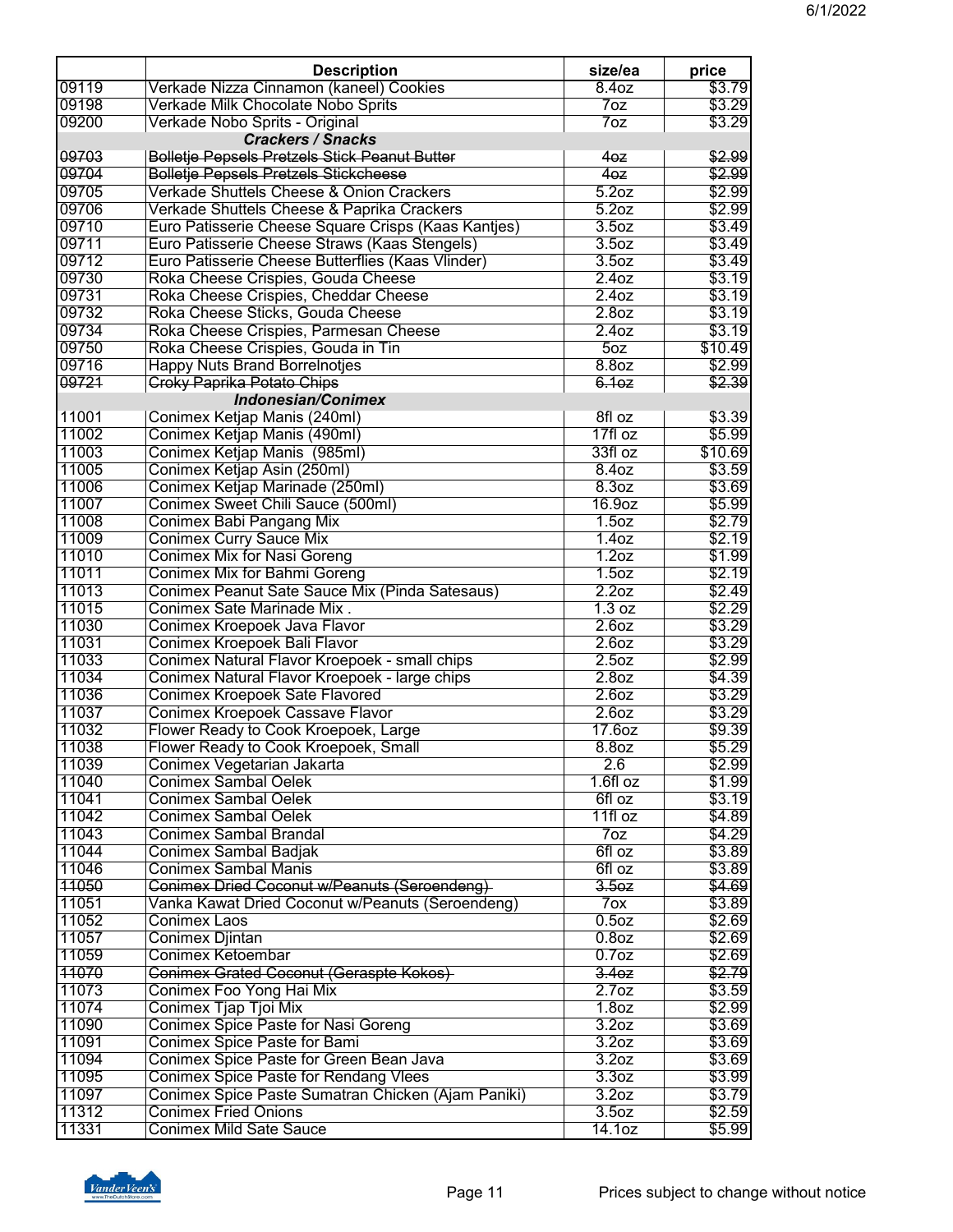|        | <b>Description</b>                                          | size/ea            | price  |
|--------|-------------------------------------------------------------|--------------------|--------|
| 11332  | Conimex Javanese Peanut Sate Sauce                          | 10.5 <sub>oz</sub> | \$6.49 |
| 11335  | Remia Sate Sauce                                            | 11.4oz             | \$2.29 |
| 11200  | Vanka Kawat Kaki Tiga Ketjap                                | 33.8oz             | \$7.99 |
| 11316  | <b>Honig Bami Special Mix</b>                               | 1.40z              | \$2.69 |
| 11317  | Honig Nasi Special Mix                                      | 1.5 <sub>oz</sub>  | \$2.69 |
|        | <b>Spreads / Toppings</b>                                   |                    |        |
|        | <b>Assorted Spreads &amp; Syrups</b>                        |                    |        |
| 12240  | <b>Bolletje Spiced Sprinkles (Schudde Buikjes)</b>          | 7.9 <sub>oz</sub>  | \$3.99 |
| 12300  | <b>Nusco Dark Chocolate Spread</b>                          | 14.10z             | \$3.89 |
| 123005 | <b>Nusco White Chocolate Spread</b>                         | 14.1oz             | \$3.99 |
| 12301  | Nusco Chocolate Spread                                      | 14.1 <sub>oz</sub> | \$2.79 |
| 12302  | Nusco Hazelnut Chocolate Spread                             | 14.1oz             | \$4.29 |
| 12304  | Nusco Milk & Hazelnut Chocolate Spread                      | 14.1 <sub>oz</sub> | \$3.69 |
| 12305  | Calve Smooth Peanut Butter (Pindakaas)                      | 12.3 <sub>oz</sub> | \$4.99 |
| 12306  | Calve Crunchy Peanut Butter (Pindakaas)                     | 12.3 <sub>oz</sub> | \$5.29 |
| 12308  | <b>Lotus Speculoos Spread</b>                               | 14.10z             | \$6.99 |
| 12310  | Treacle Syrup (keuken stroop)                               | 17.60Z             | \$2.99 |
| 12311  | Van Gilse Pancake Syrup (schenkstroop)                      | $14.2f$ loz        | \$4.09 |
| 12312  | Van Gilse Caramel Pancake Syrup (schenkstroop)              | $14.2f$ l oz       | \$4.09 |
| 12320  |                                                             |                    |        |
|        | Canisius Apple Spread (Appelstroop)                         | 15.8oz             | \$2.49 |
| 12321  | Canisius Squeezable Apple Spread (Appelstroop)              | 11.60Z             | \$2.99 |
| 12322  | Canisius Rinse Apple Spread in Tin (Appelstroop)            | 15.8oz             | \$3.69 |
| 12324  | Canisius Pear Spread (Perenstroop)                          | 15.8oz             | \$3.29 |
| 12325  | Sicof Apple Spread (Appelstroop)                            | 15.8oz             | \$3.09 |
| 12360  | <b>Heinz Sandwich Spread</b>                                | 10.5 <sub>oz</sub> | \$4.29 |
|        | Jams                                                        |                    |        |
| 12101  | Geurts Cherry Jam                                           | 15.8oz             | \$2.49 |
| 12102  | <b>Geurts Strawberry Jam</b>                                | 15.8oz             | \$2.49 |
| 12103  | Geurts Apricot Jam                                          | 15.8oz             | \$2.49 |
| 12106  | Gwoon Forest Fruit Jam                                      | 14.10z             | \$3.79 |
| 12107  | <b>Gwoon Black Currant Jam</b>                              | 14.1 <sub>oz</sub> | \$3.79 |
| 12110  | Geurts Ginger Jam                                           | 15.8oz             | \$2.49 |
| 12111  | Geurts Blackberry Jam                                       | 15.8oz             | \$3.59 |
| 12112  | Geurts Raspberry Jam                                        | 15.8oz             | \$3.79 |
| 12117  | Geurts Blueberry Jam                                        | 15.8oz             | \$3.59 |
| 12118  | <b>Geurts Orange Marmalade</b>                              | 15.8oz             | \$2.39 |
| 12130  | Roosvicee Fruit Jam                                         | 11.9oz             | \$5.29 |
|        | <b>Sprinkles and Flakes</b>                                 |                    |        |
| 12202  | De Ruijter Mini Packs - Sprinkles & Flakes (Hagel & Vlokker | 4.9 <sub>oz</sub>  | \$4.49 |
| 12203  | De Ruijter Extra Dark Chocolate Sprinkles (Hagel)           | 8.4oz              | \$4.59 |
| 12204  | De Ruijter Royal Extra Dark Chocolate Sprinkles (Hagel)     | 13.7 <sub>oz</sub> | \$5.99 |
| 12206  | De Ruijter Pink & White Aniseed (Rose en Witte Muisjes)     | 9.8oz              | \$4.59 |
| 12208  | De Ruijter Anise Flavored Sprinkles (Anijs Hagel)           | 10.5 oz            | \$3.09 |
| 12210  | De Ruijter Milk Chocolate Sprinkles (Hagel)                 | 14.1oz             | \$4.99 |
| 12211  | De Ruijter Dark Chocolate Sprinkles (Hagel)                 | 14.10z             | \$4.99 |
| 12220  | De Ruijter Milk Chocolate Flakes (Vlokken)                  | 10.5 <sub>oz</sub> | \$4.59 |
| 12221  | De Ruijter Dark Chocolate Flakes (Vlokken)                  | 10.5 <sub>oz</sub> | \$4.59 |
| 12222  | De Ruijter Dark & White Chocolate Flakes (Vlokfeest)        | 10.5 <sub>oz</sub> | \$4.49 |
| 12230  | De Ruijter Fruit Sprinkles (Vruchten Hagel)                 | 14.1 <sub>oz</sub> | \$4.49 |
| 12231  | De Ruijter Forrest Fruit Sprinkles (Bosvruchten Hagel)      | 10.5 <sub>oz</sub> | \$3.49 |
|        | <b>Condiments / Sauces / Sauce Mixes</b>                    |                    |        |
| 13111  | Marne Groninger Mustard, Grained                            | 8.2oz              | \$2.99 |
| 13130  | Huisman Zaanse Grained Mustard                              | 11.8 <sub>oz</sub> | \$3.19 |
| 13131  | Huisman Zaanse Smooth Mustard                               | 11.8oz             | \$3.19 |
| 13140  | Remia Frites Sauce, Pail                                    | 20.20z             | \$3.49 |
| 13141  | Remia Frites Sauce, Bottle                                  | 16.9oz             | \$2.89 |
| 13148  | Remia American Frites Sauce, Bottle                         | 16.9oz             | \$3.19 |
| 13150  | Remia Curry Ketchup                                         | 16.9oz             | \$2.89 |
| 13151  | Remia Hawaii Sauce                                          | 8.4oz              | \$2.29 |
| 13153  | Remia Garlic (Knoflook) Sauce                               | 8.4oz              | \$2.29 |
|        |                                                             |                    |        |
| 13155  | Remia Mayonnaise, Glass Jar                                 | 16.9oz             | \$2.99 |

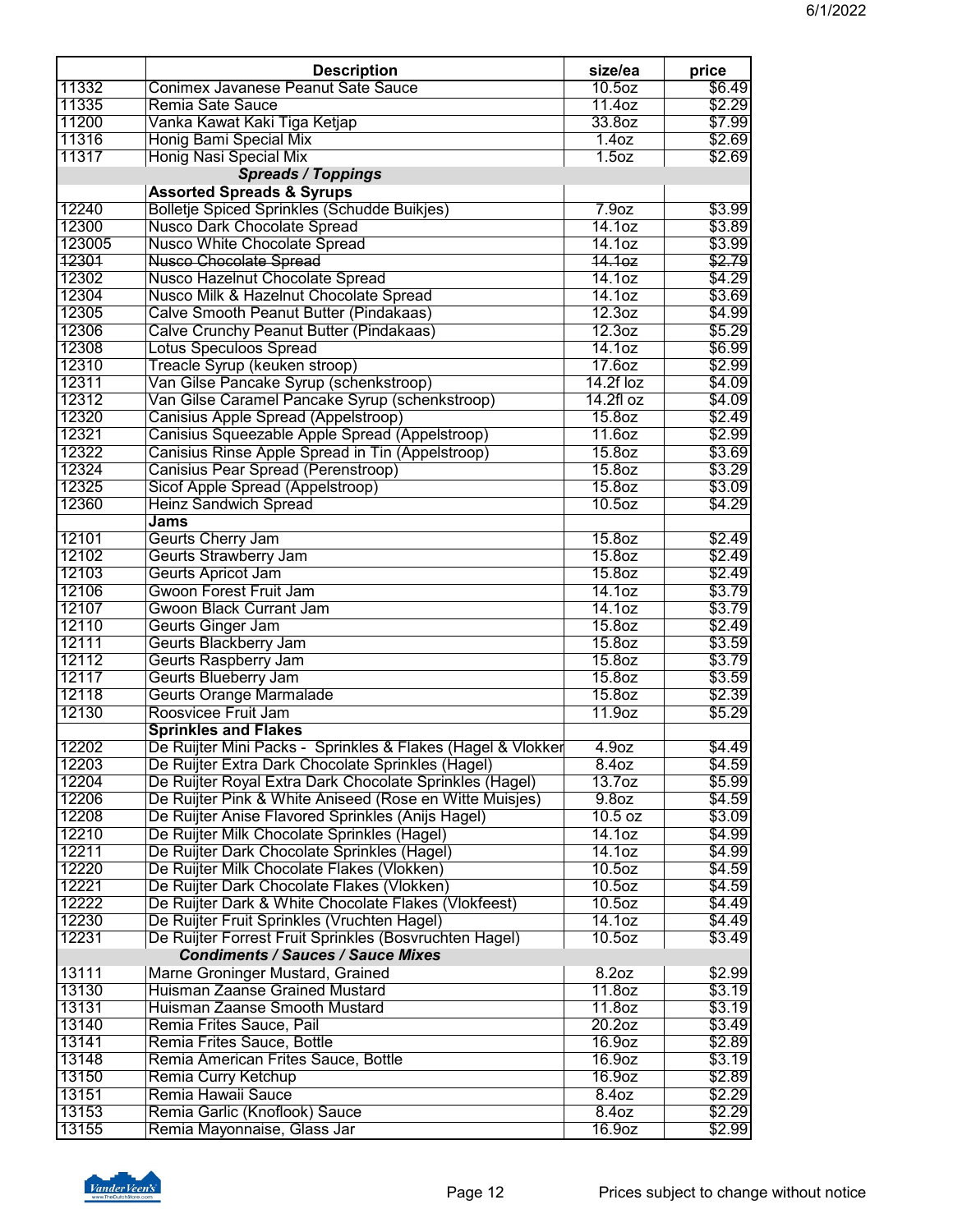|                 | <b>Description</b>                                                                | size/ea           | price            |
|-----------------|-----------------------------------------------------------------------------------|-------------------|------------------|
| 131550          | Remia Mayonnaise, Bottle                                                          | 16.9oz            | \$3.59           |
| 13156           | <b>Remia Mustard Sauce</b>                                                        | 16.9oz            | \$2.89           |
| 13161           | Remia Cocktail Sauce                                                              | 8.40z             | \$2.19           |
| 13162           | Remia Chili Sauce                                                                 | 8.40z             | \$2.19           |
| 13163           | Remia BBQ Sauce                                                                   | 8.40z             | \$2.19           |
| 14400           | Honig Lasagna Sauce Mix                                                           | 4.40Z             | \$1.99           |
| 14402           | Honig Stew Mix (Hachee Mix)                                                       | 2.8 <sub>oz</sub> | \$1.99           |
| 14403           | Honig Mix for Curry Chicken (Kip Kerrie)                                          | 2.3 <sub>oz</sub> | \$3.19           |
| 14404           | Honig Macaroni/Spaghetti Sauce Mix                                                | 1.8 <sub>oz</sub> | \$1.99           |
| 02302           | Honig Vegetable Sauce Mix (Groente Saus)                                          | 5.2oz             | \$2.89           |
| 13301           | Dutch Brown Vinegar                                                               | 33.8oz            | \$2.19           |
| 13302           | Dutch White Vinegar                                                               | 51.0oz            | \$2.19           |
|                 | <b>Seasonings</b>                                                                 |                   |                  |
| 14405           | Honig Beef Soup Spices (Kruidenbuiltje Vlees) (5pk)                               | $0.4$ oz          | \$2.89           |
| 14406           | Honig Chicken Soup Spices (Kruidenbuiltje Kip) (5pk)                              | 0.4 <sub>oz</sub> | \$2.89           |
| 14410           | Maggi Seasoning                                                                   | 3.3 <sub>oz</sub> | \$2.69           |
| 14411           | <b>Maggi Seasoning</b>                                                            | $27$ oz           | \$10.49          |
| 14412           | Maggi Seasoning                                                                   |                   |                  |
| 14420           | Maggi Instant Beef Bouillon                                                       | 7.9 <sub>0</sub>  | \$2.99           |
| 14421           | Maggi Instant Chicken Bouillon                                                    | 7.9 <sub>oz</sub> | \$2.99           |
| 14422           | Maggi Beef Bouillon Cubes (20 cubes)                                              | 2.8 <sub>oz</sub> | \$1.89           |
| 14423           | Maggi Chicken Bouillon Cubes (20 cubes)                                           | 2.8 <sub>oz</sub> | \$1.89           |
| 14450           | <b>Knorr Aromat Yellow</b>                                                        | 3.10z             | \$3.09           |
| 14451           | Knorr Aromat W/Spices Green                                                       | 3.10z             | \$4.19           |
| 14436           | Verstegen Spiced Cookies Spices (Speculaas Kruiden)                               | 1.40z             | \$3.39           |
| 14441           | Verstegen Meatball (Gehakt) Spices                                                | 0.3 <sub>oz</sub> | \$0.59           |
| 14442           | Verstegen Chicken (Kip) Spices                                                    | 0.3 <sub>oz</sub> | .5.9             |
| 14443<br>144451 | Verstegen Hashed Meat (hachee) Spices                                             | 0.3 <sub>oz</sub> | \$0.59           |
| 14448           | Verstegen Beef (Rundvlees) Spices                                                 | $0.7$ oz<br>1.40z | \$1.39<br>\$1.39 |
| 14460           | Verstegen Meatball (Gehakt) Mix with Spices<br>Verstegen Meatball (Gehakt) Spices | 3.10z             | \$2.79           |
| 14462           | Verstegen Chicken (Kip) Spices                                                    | 2.40z             | \$2.79           |
| 14464           | Verstegen Beef (Rundvlees) Spices                                                 | 2.8 <sub>oz</sub> | \$2.79           |
| 14465           | Verstegen Pork (Varkensvlees) Spices                                              | 2.8 <sub>oz</sub> | \$2.79           |
| 14466           | Verstegen Fish (Vis) Spices                                                       | 2.8 <sub>oz</sub> | \$2.79           |
| 14467           | Verstegen Shoarma Meat Spices                                                     | 2.1 <sub>oz</sub> | \$2.79           |
| 14468           | Verstegen Pork Chop (Karbonade) Spices                                            | 2.40z             | \$2.79           |
| 14475           | Verstegen Meatball (Gehakt) Spices                                                | 7.9 <sub>oz</sub> | \$5.99           |
| 14477           | Verstegen Chicken (Kip) Spices                                                    | 7.9 <sub>oz</sub> | \$5.99           |
| 14478           | Verstegen Beef (Rundvlees) Spices                                                 | 7.9 <sub>oz</sub> | \$5.99           |
| 14490           | Verstegen Kale (Boerenkool) Spices                                                | 0.3 <sub>oz</sub> | \$1.49           |
|                 | <b>Soup Mixes</b>                                                                 |                   |                  |
|                 | <b>Soup Mixes</b>                                                                 |                   |                  |
| 14103           | Honig Cream of Tomato Soup Mix (Tomaten-creme)                                    | 3.9 <sub>oz</sub> | \$2.49           |
| 14104           | Honig Cream of Mushroom Soup Mix (Franse Champignon)                              | 40z               | \$2.49           |
| 14106           | Hongi Cream of Asparagus Soup Mix (Limburgse Asperge)                             | 3.7 <sub>oz</sub> | \$2.49           |
| 14107           | Honig French Onion Soup Mix (Franse Uien)                                         | 2.40Z             | \$2.49           |
| 14110           | Honig Julienne Soup Mix (Spring Vegetable)                                        | 1.40z             | \$2.59           |
| 14111           | Honig Vermicelli Soup Mix                                                         | 3.3 <sub>oz</sub> | \$2.29           |
| 14112           | Honig Tomato Vegetable Soup Mix (Tomaten-groente)                                 | 2.9 <sub>oz</sub> | \$2.79           |
| 14114           | Honig Chinese Tomato Soup Mix (Chinese tomaten)                                   | 3.9 <sub>oz</sub> | \$2.69           |
| 14115           | Honig Cream of Vegetable Soup Mix (Koninginnen)                                   | 3.40z             | \$2.49           |
| 14117           | Honig Curry Soup Mix (Kerrie)                                                     | 3.8 <sub>oz</sub> | \$2.49           |
| 14120           | Honig Dutch Pea Soup Mix (Erwten)                                                 | 4.8oz             | \$3.29           |
| 14121           | Honig Brown Bean Soup (Bruine Bonen)                                              | 4.1 <sub>oz</sub> | \$2.99           |
| 14125           | Honig Vegetable Soup Mix (Groente)                                                | 1.9 <sub>oz</sub> | \$2.29           |
| 14141           | Maggi Chicken Noodle Soup Mix                                                     | 2.10z             | \$3.39           |
| 14130           | Unox Vegetable Cup a Soup (groente)                                               | 1.5 <sub>oz</sub> | \$3.39           |
| 14131           | Unox Mushroom Cup a Soup (champignon)                                             | 1.7 <sub>oz</sub> | \$3.39           |
| 14133           | Unox Cream of Tomato Cup a Soup (tomaten crème)                                   | 1.8 <sub>oz</sub> | \$3.39           |
| 14134           | Unox Green Pea Cup a Soup (erwt)                                                  | 2.2 <sub>oz</sub> | \$3.39           |